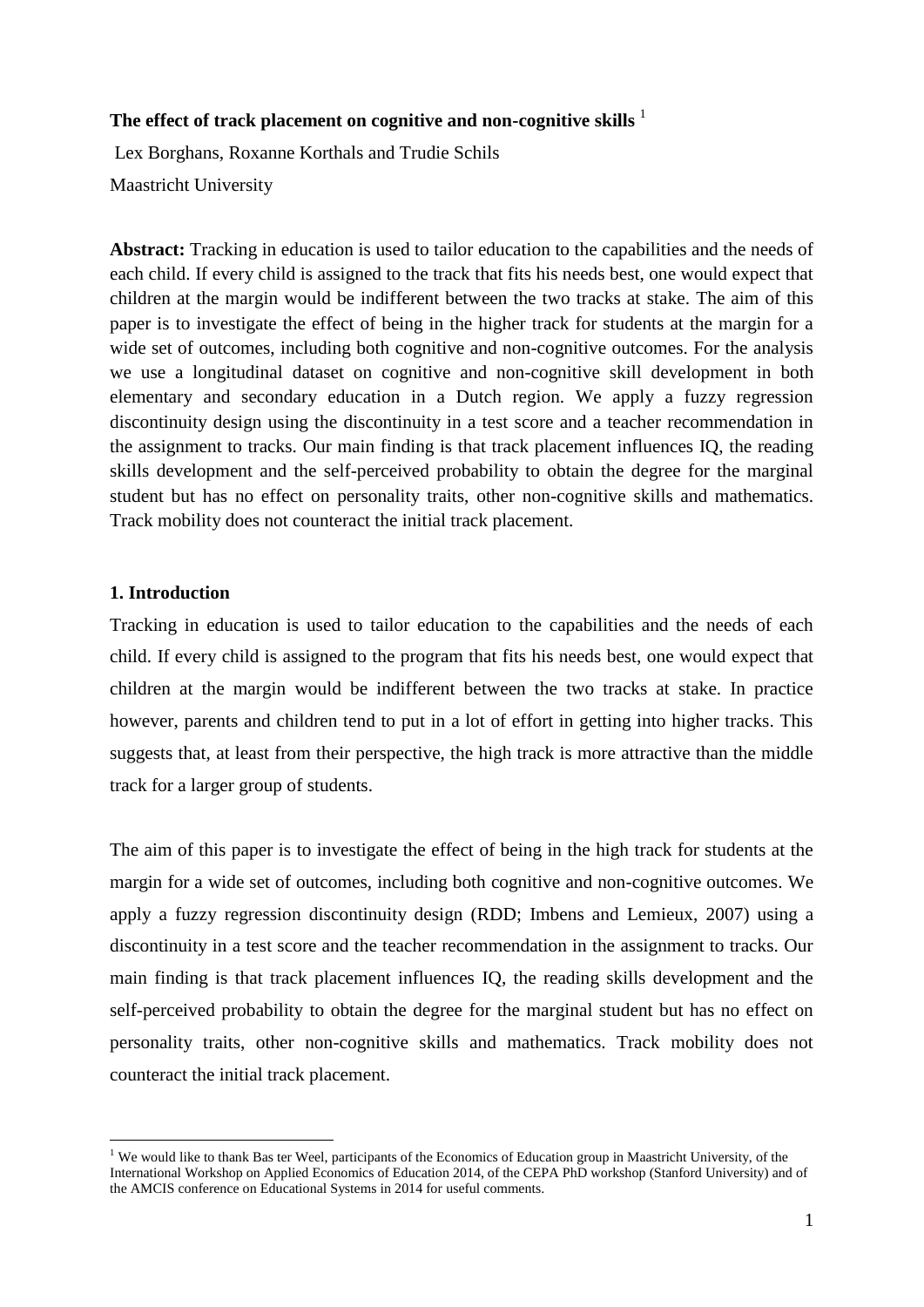For the analysis we use a longitudinal dataset on cognitive and non-cognitive skill development in both primary and secondary education in a Dutch region. In the Netherlands students are placed into tracks between  $6<sup>th</sup>$  (elementary school) and  $7<sup>th</sup>$  grade (secondary school). The used dataset contains the two main sources of information Dutch secondary schools receive from the elementary school to decide on track placement: the score of a uniform elementary school exit test and the elementary school teacher recommendation. We exploit these two signals to look at the marginal student. However, secondary schools differ somewhat in the assignment procedures they adhere to, which does not allow for a sharp RDD. Each school is free in its student acceptance policies, although all are required by law to use the two sources of information received from the elementary schools. To check for bias due to remaining endogeneity in the tracking decision, for a number of outcomes variables we additionally use available panel information. For several outcome variables we have similar measures in both before and after track placement.

This paper contributes to the literature on tracking, but is also closely related to issues on ability grouping and selective schools.<sup>2</sup> The literature on the effects of tracking, streaming, and ability grouping is very extensive and can be divided into papers which look at the effects of a substantial increase in the number of students entering the higher track or those looking at the marginal student who moves track.<sup>3</sup> The papers which look at a substantial inflow of lower ability students into the high track show, besides the tracking effect, also the effects of a changing composition of the high track since more lower ability peers are allowed into the higher track. Guyon, Maurin, and McNally (2012) and Van Elk *et al.* (2011) look at such an increased inflow of students into the high track in Northern Ireland and the Netherlands and find positive effects on outcomes of these students. Duflo, Dupas, and Kremer (2011) find, using an experiment in Kenya in which groups of students were assigned to a school with and without ability grouping, that ability grouping has positive overall effects on cognitive outcomes.

1

<sup>&</sup>lt;sup>2</sup> Selective schools can be considered as the higher track, for instance when they prepare students for university entrance exams (ie. the so-called preparatory schools). These so-called preparatory schools are quite common in France, but exist also in the United States, United Kingdom and Canada.

<sup>&</sup>lt;sup>3</sup> Some studies on tracking, like Hanushek and Woessmann (2006) and Ariga and Brunello (2007), focus on the overall effects of tracking which compare different tracking policies across countries. A number of other papers on tracking make use of different tracking policies within one country, often due to policy changes, to look at the effect of tracking. E.g. Pekkarinen (2008), Pekkarinen *et al.* (2013), and Hall (2012) who all find little effect. For ability grouping, Betts and Shkolnik (2000) find that only the grouped classes with average ability suffer from grouping, while there is no effect for the lower ability groups and a small positive effect for the high ability grouped classes. Figlio and Page (2002) find no negative effect of ability grouping for low-ability students and find some evidence they might even benefit from ability grouping.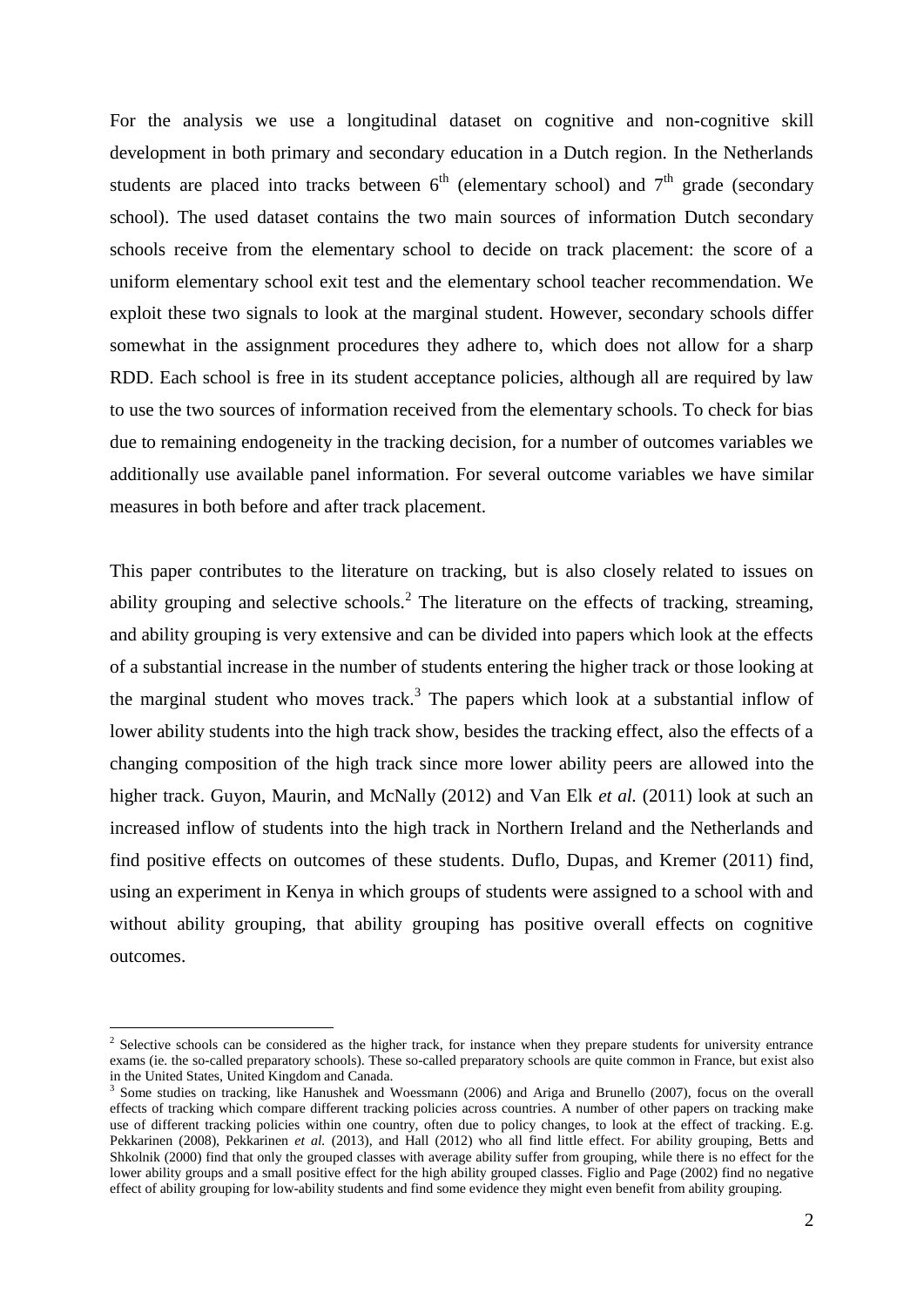This paper does not look at the effects of a substantial increase in the number of students going to the high track, but focusses on the marginal student who does or does not go to this high track. Consequently, this study and related studies are able to isolate the treatment effect of being in the high track on the individual student since the composition of the higher track hardly changes when the marginal student enters the high track. An example of a similar paper is Borghans *et al.* (2011). They show that the threshold in the Netherlands for the highest track is too high: Students below the threshold would benefit from being in the high track both in test scores and in later earnings. Dustmann *et al.* (2014) use month of birth as an instrument for track placement and show, using a reduced form, that month of birth has no effects on labor market outcomes. Pop-Echeles and Urquoia (2011) and Jackson (2010) use formal assignment rules in Romania and Trinidad and Tobago to instrument attendance of better achieving, or more selective, schools.<sup>4</sup> Both find that pupils in better schools have higher test scores at the end of secondary school. Jackson (2010) also finds that students in better schools pass more exams and more often earn a certificate that gives access to university, while Pop-Echeles and Urquiola (2011) also look at behavior aspects and find that better teachers sort into better schools, parents at those schools are more involved, children do more homework, and child's self-perception is more positive.

There is a growing literature which analyzes the relation between non-cognitive skills, for instance the big 5 personality traits or motivation, and student performance (e.g. Heckman and Rubinstein, 2001; Heller *et al.*, 2012). These non-cognitive skills are also shown to influence later outcomes (e.g. Heckman *et al.*, 2012; Heckman and Rubinstein 2001). However, notwithstanding this growing awareness of the importance of non-cognitive skills, little is known about the effects of education on non-cognitive skills. The contribution of this paper is that we look at the marginal student who is just able to go to the high track and we look at a wide set of both cognitive and non-cognitive outcomes, while we also use information on the same outcome variables before tracking has taken place.

The structure of this paper is as follows: Section 4.2 will elaborate on the dataset and the graphical analysis. The model and results are provided in Section 4.3. Section 4.4 concludes.

#### **2. Data and graphical analysis**

<sup>&</sup>lt;sup>4</sup> See Hoekstra (2009) for similar analyses for entry into selective colleges.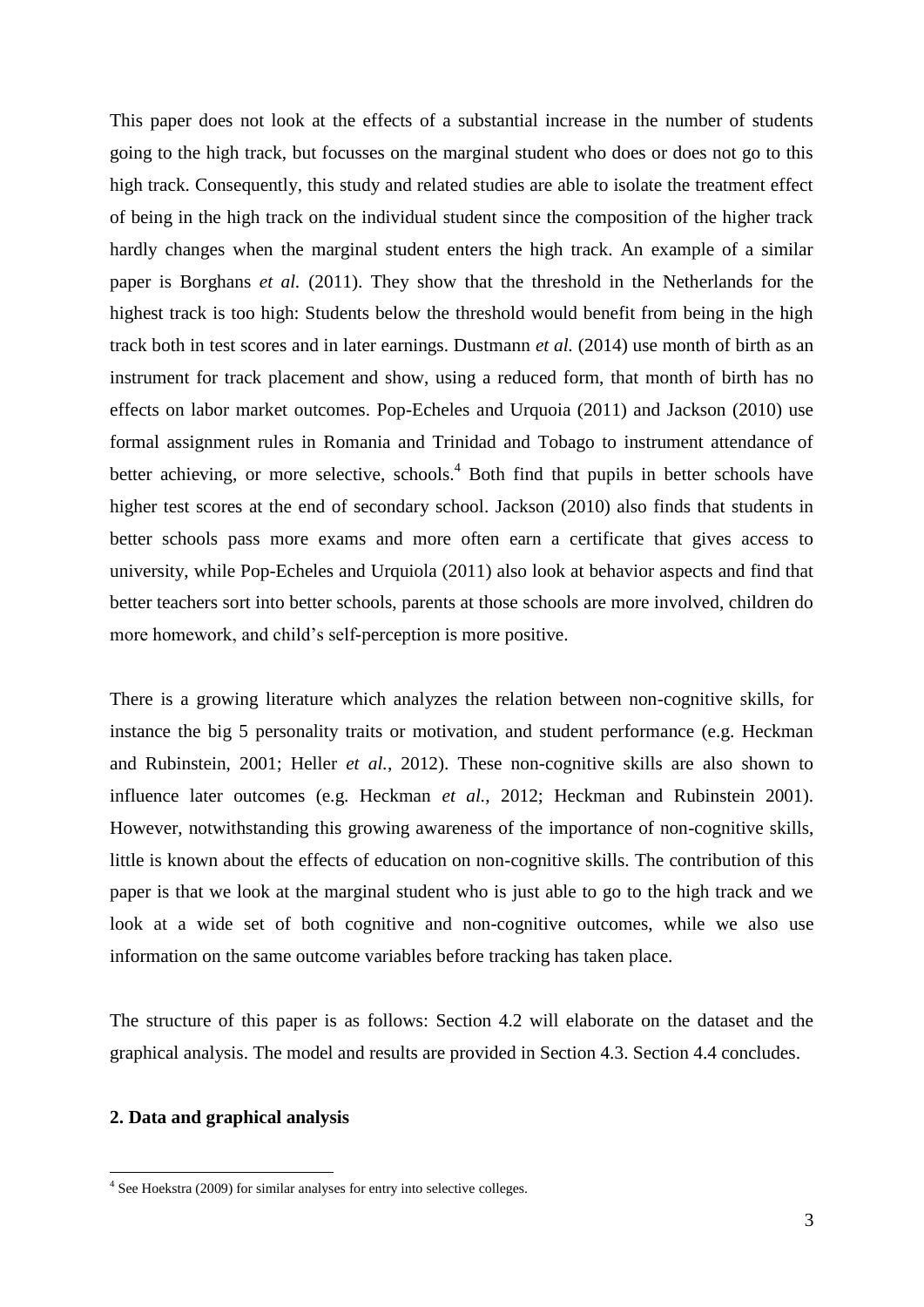The data used in this paper are the result of a cooperative project with schools, schools boards and municipalities in which almost all elementary and secondary schools in Zuid-Limburg, a region in the South of the Netherlands, participate. The data comprise the cohort of students that were in the  $6<sup>th</sup>$  grade in 2009 (last grade of elementary school) and in the 9<sup>th</sup> grade in 2012 (third grade of secondary school). Students enter the tracked system in the  $7<sup>th</sup>$  grade which comprises three main tracks, with some further subdivisions in mainly the lowest track.<sup>5</sup> In 2011, a little more than fifty percent of the students aged 15 attended the lowest track; another 20 percent the middle track and twenty-five percent of students was in the highest track (CBS, 2012, Figure 1.2.4). In this paper, we focus on the two upper tracks in which a total of 45 percent of students were enrolled. For the students in the sample, the data include extensive information, including non-cognitive skills, reading, math, and IQ test scores in both  $6<sup>th</sup>$  and  $9<sup>th</sup>$  grade.<sup>6</sup> The data also include the information on the elementary school exit test and the elementary school teacher recommendation which is necessary for our identification strategy. Finally, information on the socio-economic background of the student's parents and information about the school is available.

The dataset contains 9,124 students in  $9<sup>th</sup>$  grade of secondary school, and for 5910 we also know in which track they were in  $7<sup>th</sup>$  grade (the first grade of secondary school). We focus here on the top two tracks which gives us 1,067 in the high track and 2,151 in the middle track.<sup>7</sup> Of these 3,218 students for 42 students we miss both their elementary school exit test score and their elementary school track recommendation, leaving us with 2,117 in the middle track and 1,059 in the highest track. We use the full sample, and do not restrict our sample to those within a small bandwidth around the cutoff, to obtain more precision (Lee and Lemieux, 2010).

<sup>&</sup>lt;sup>5</sup> The three tracks are VMBO, HAVO, and VWO. VMBO is preparatory middle-level vocational education which lasts 4 years, and consists of the sub-tracks pure practical education (pro), VMBO-basic profession-oriented, VMBO-middle management-oriented, VMBO-mixed, and VMBO theoretical. HAVO is higher general continued education and lasts 5 years. VWO is preparatory scholarly education and lasts 6 years. VWO is split into the sub-tracks athenaeum and gymnasium which are essentially the same, except that gymnasium students also have the courses Latin and/or Greek. Secondary schools with only students of a single track and schools with multiple tracks exist alongside each other, although the tracks could be separated across different school buildings. This is especially the case for the bottom track. In the first year of secondary school, or sometimes in the first two years, so-called bridge classes exist in which students of multiple tracks are grouped together, but these classes only rarely consist of more than two tracks.

<sup>&</sup>lt;sup>6</sup> Not all children received the complete student questionnaire, resulting in a smaller sample for civic engagement and school well-being questions. Also, not all children took all tests or all test questions. Using IRT test scores are put on the same scale for all children who saw 13 or more test questions on each of the tests. We use the expected posterior estimates using a 2 parameter Bayesian Markov Chain Monte Carlo model.

 $^7$  The remaining 2692 students are in the bottom track or among the 167 students who are in the upper two tracks but who repeated the  $7<sup>th</sup>$  grade. Of this last group we have no elementary school data (and for 11 students we have also no elementary school exit score) and since these students entered the school the year before, the threshold which they faced was different from the threshold of the other students. For these reasons we dropped them.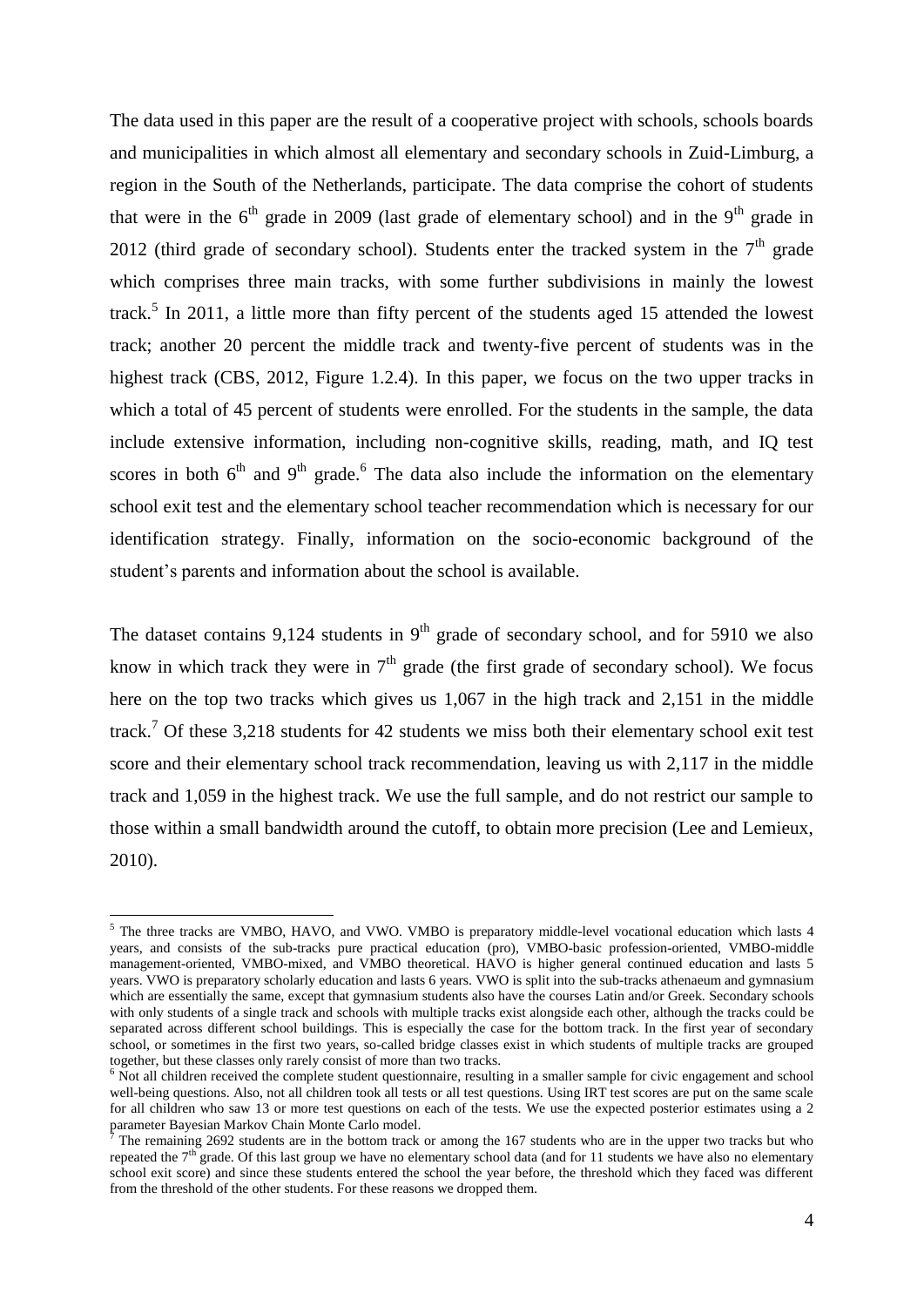Table 1 shows the descriptive statistics on some key variables, separated for students in the highest and the middle track.<sup>8</sup> Students in the two tracks differ in some respects: compared to students in the middle track students in the highest track not only have higher IQ and higher reading and math test scores, they also have higher perseverance, social skills, are more open, have a higher self-perceived probability to obtain a secondary school degree, are less positive about their labor market chances, and have higher educated parents. To see whether these differences occur due to selection or due to being in the high track is the goal of this paper.

Acceptance and track placement of students in secondary school is guided by the Dutch government: Each elementary school is required to send to the preferred secondary school of the student the elementary school teacher recommendation for track placement, and a second independent and objective measure (Kingdom of the Netherlands, 1981). To obtain this independent and objective measure at the end of the last grade in elementary school almost all students take a centralized exit test (the so-called CITO test).<sup>9</sup> The elementary exit test score ranges from 500 to 550 and the guidelines for the highest track state that a score of 538 is needed to go to the highest track and a score of 533 to go to the second highest track (CITO Score, 2014). The mean test score in the highest track in our sample is 547 and for the middle track 540, with considerable variation.

 $8$  Appendix A provides the items on which the variables are based.

 $9$  It is not prescribed which independent and objective measure is needed and thus multiple elementary school exit tests are used. However, for eighty-five percent of schools this second objective measure is the CITO test score (CITO, 2014).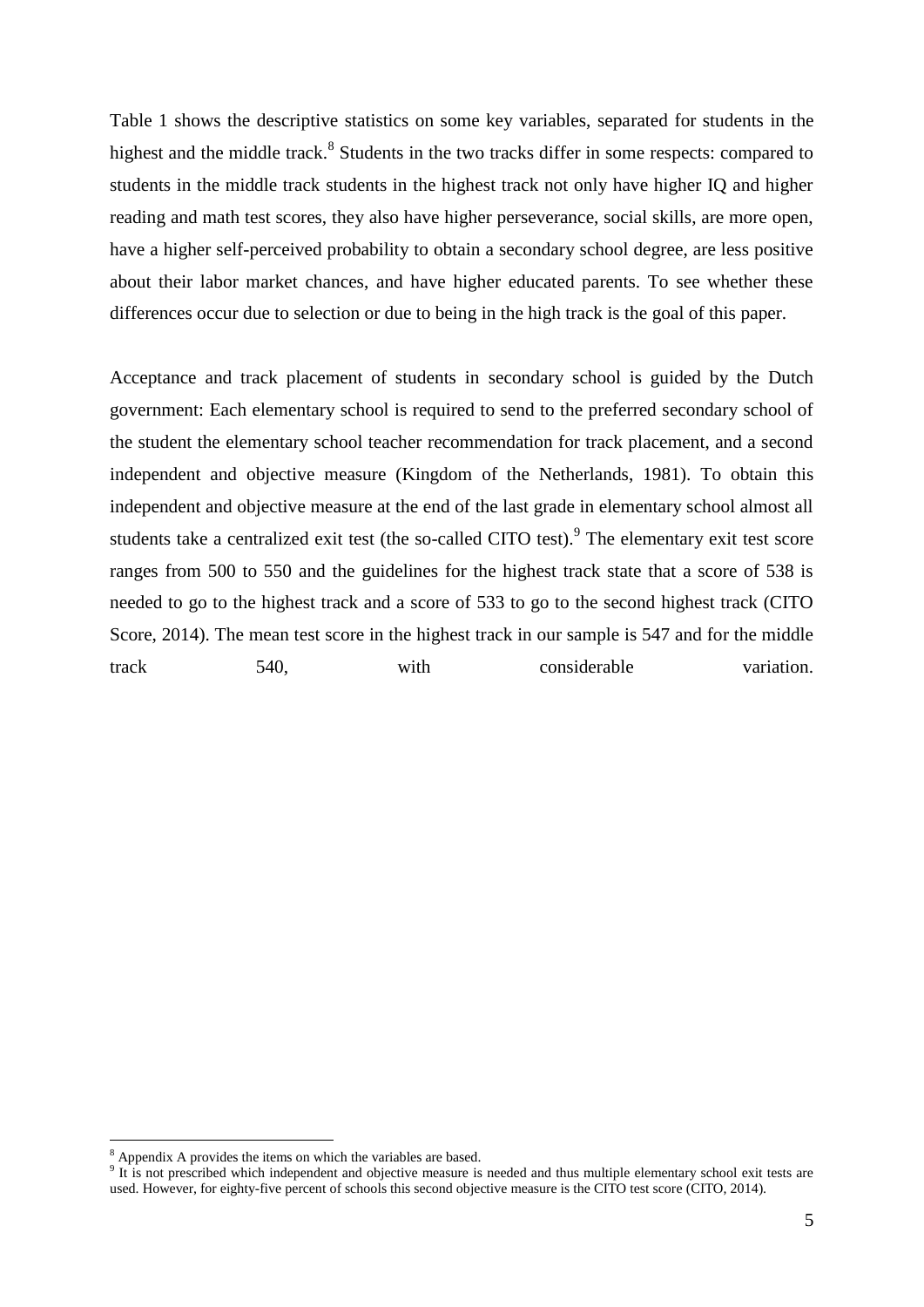|                                                                                                                                                                  |      |         | Middle track (HAVO) |         |        | Highest track (VWO) |        |           |         |        |           | Dif in     |
|------------------------------------------------------------------------------------------------------------------------------------------------------------------|------|---------|---------------------|---------|--------|---------------------|--------|-----------|---------|--------|-----------|------------|
|                                                                                                                                                                  | Obs  | Mean    | Std. Dev.           | Min     | Max    | Obs                 | Mean   | Std. Dev. | Min     | Max    | Total obs | means      |
| Age                                                                                                                                                              | 1618 | 181.28  | 5.03                | 164.00  | 206.00 | 895                 | 180.36 | 4.98      | 160.00  | 200.00 | 2513      | $0.92***$  |
| Gender                                                                                                                                                           | 1585 | 0.54    | 0.50                | 0.00    | 1.00   | 888                 | 0.50   | 0.50      | 0.00    | 1.00   | 2473      | $0.04*$    |
| Parental education                                                                                                                                               | 1447 | 2.52    | 1.03                | 1.00    | 4.00   | 811                 | 2.89   | 1.01      | 1.00    | 4.00   | 2258      | $-0.37***$ |
| Elementary school exit test                                                                                                                                      |      |         |                     |         |        |                     |        |           |         |        |           |            |
| score                                                                                                                                                            | 1618 | 540.40  | 4.91                | 524.00  | 550.00 | 895                 | 546.01 | 3.72      | 527.00  | 550.00 | 2513      | $-5.61***$ |
| Recommendation                                                                                                                                                   | 1618 | 15.84   | 1.83                | 4.00    | 19.00  | 895                 | 17.81  | 1.08      | 3.00    | 19.00  | 2513      | $-1.97***$ |
| IQ                                                                                                                                                               | 644  | $-0.23$ | 0.98                | $-3.70$ | 1.97   | 531                 | 0.30   | 0.90      | $-3.70$ | 1.97   | 1175      | $-0.53***$ |
| Math <sup>a</sup>                                                                                                                                                | 1197 | 0.26    | 0.79                | $-2.15$ | 2.75   | 665                 | 0.60   | 0.88      | $-2.01$ | 3.35   | 1862      | $-0.34***$ |
| Reading <sup>a</sup>                                                                                                                                             | 1244 | 0.11    | 0.82                | $-3.03$ | 2.09   | 683                 | 0.54   | 0.97      | $-3.06$ | 2.24   | 1927      | $-0.43***$ |
| Track grade 9                                                                                                                                                    | 1618 | 5.14    | 0.78                | 1.00    | 6.00   | 895                 | 5.86   | 0.37      | 4.00    | 6.00   | 2513      | $-0.72***$ |
| <i><b>Openness</b></i>                                                                                                                                           | 515  | 0.59    | 0.15                | 0.13    | 0.94   | 439                 | 0.64   | 0.16      | 0.13    | 1.00   | 954       | $-0.05***$ |
| Conscientiousness                                                                                                                                                | 515  | 0.53    | 0.17                | 0.00    | 1.00   | 439                 | 0.52   | 0.18      | 0.00    | 0.95   | 954       | 0.01       |
| Extraversion                                                                                                                                                     | 515  | 0.58    | 0.18                | 0.06    | 1.00   | 437                 | 0.57   | 0.20      | 0.00    | 1.00   | 952       | 0.01       |
| Agreeableness                                                                                                                                                    | 515  | 0.74    | 0.16                | 0.00    | 1.00   | 436                 | 0.75   | 0.17      | 0.00    | 1.00   | 951       | $-0.01$    |
| Neurotism                                                                                                                                                        | 515  | 0.40    | 0.21                | 0.00    | 1.00   | 438                 | 0.38   | 0.21      | 0.00    | 1.00   | 953       | 0.01       |
| Perseverance                                                                                                                                                     | 513  | 0.65    | 0.18                | 0.13    | 1.00   | 436                 | 0.67   | 0.17      | 0.06    | 1.00   | 949       | $-0.02**$  |
| Competitive spirit                                                                                                                                               | 513  | 0.88    | 0.15                | 0.25    | 1.00   | 432                 | 0.87   | 0.16      | 0.00    | 1.00   | 945       | 0.01       |
| Social skills                                                                                                                                                    | 499  | 0.62    | 0.09                | 0.00    | 0.90   | 433                 | 0.63   | 0.08      | 0.25    | 0.90   | 932       | $-0.01***$ |
| Soc. sk: Social                                                                                                                                                  | 498  | 0.60    | 0.09                | 0.00    | 0.90   | 433                 | 0.62   | 0.09      | 0.24    | 0.90   | 931       | $-0.02***$ |
| Soc. sk.: Action                                                                                                                                                 | 499  | 0.64    | 0.11                | 0.00    | 0.90   | 431                 | 0.64   | 0.10      | 0.14    | 0.90   | 930       | 0.00       |
| Self- p prob of obt degree                                                                                                                                       | 496  | 4.22    | 0.91                | 1.00    | 5.00   | 424                 | 4.34   | 0.83      | 1.00    | 5.00   | 920       | $-0.12**$  |
| Prob of job 1                                                                                                                                                    | 111  | 3.35    | 0.96                | 1.00    | 5.00   | 54                  | 3.02   | 0.84      | 1.00    | 4.00   | 165       | 0.33       |
| Prob of job 2                                                                                                                                                    | 111  | 4.09    | 0.71                | 2.00    | 5.00   | 54                  | 4.11   | 0.60      | 2.00    | 5.00   | 165       | $-0.02$    |
| Sch satisfaction                                                                                                                                                 | 1367 | 6.49    | 1.36                | 1.00    | 10.00  | 723                 | 6.61   | 1.38      | 1.00    | 10.00  | 2090      | $-0.11*$   |
| School motivation                                                                                                                                                | 1402 | 0.68    | 0.13                | 0.13    | 1.00   | 754                 | 0.72   | 0.13      | 0.13    | 1.00   | 2156      | $-0.04***$ |
| Notes: How the outcome variables are defined is discussed in Appendix A. <sup>a</sup> Students made a math and a reading test, but not all students had the same |      |         |                     |         |        |                     |        |           |         |        |           |            |
| questions. To ensure all students receive a test score on the same scale we used IRT to rescale the test scores. In italics, the variables for which there is a  |      |         |                     |         |        |                     |        |           |         |        |           |            |

significant difference between children in the two tracks. The superscripts \*, \*\*, and \*\*\* indicate significance at the 10%, 5%, and 1% levels, respectively.

# **Table 1:** Descriptive statistics of students in the 9<sup>th</sup> grade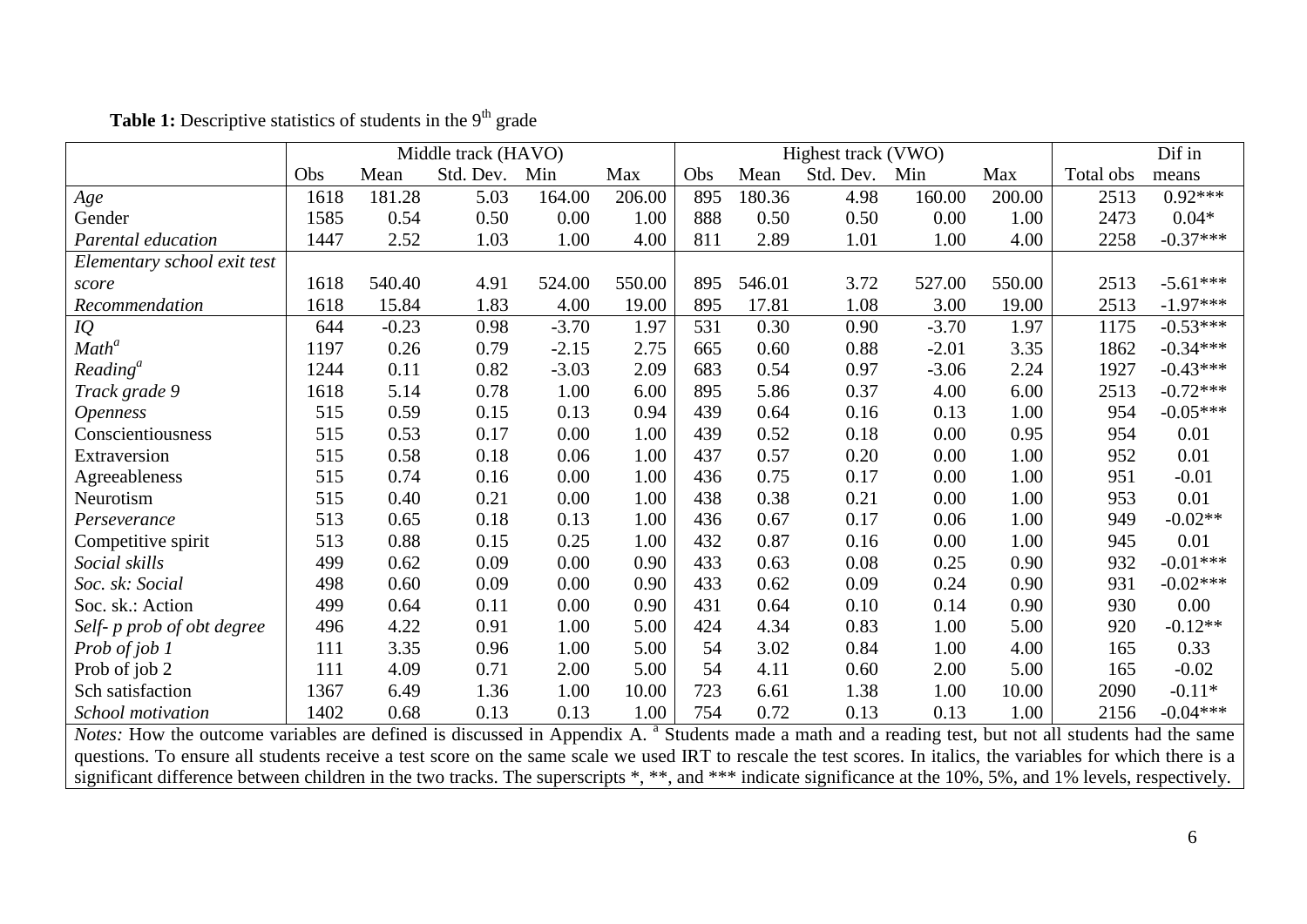Figure 1 shows the density of the test score and the elementary school recommendation for students entering in the top two tracks. From Figure 1a it is clear that a ceiling effect occurs: The density of the test score is negatively skewed and many students get scores in the top range of the scale. The same can be seen in Figure 1b for the elementary school teacher recommendation, although to a lesser extent. Figure 2 shows that both test score and the elementary school recommendation clearly influence track placement, as the probability to enter in the highest track increases with both measures. Since there is no predefined cut off point, we apply a fuzzy RDD which assumes that, although the probability to enter in the highest track does not jump to 1 after the cut off, the probability increases for larger values of the forcing variable (Imbens and Lemieux, 2007).<sup>10</sup> Using a fuzzy RDD we essentially instrument track placement by passing the threshold of the forcing variables: the elementary school exit test score and the elementary school teacher recommendation.

### **Figure 1:** Density of forcing variables





*1b: Elementary school teacher recommendation*

 $\overline{a}$ 

 $10$  Given our fuzzy RD and the lack of a (predetermined) cutoff we do not have to worry about students trying to manipulate their score to be above the cutoff. It is in all students' best interest to have the highest possible exit test score and teacher recommendation.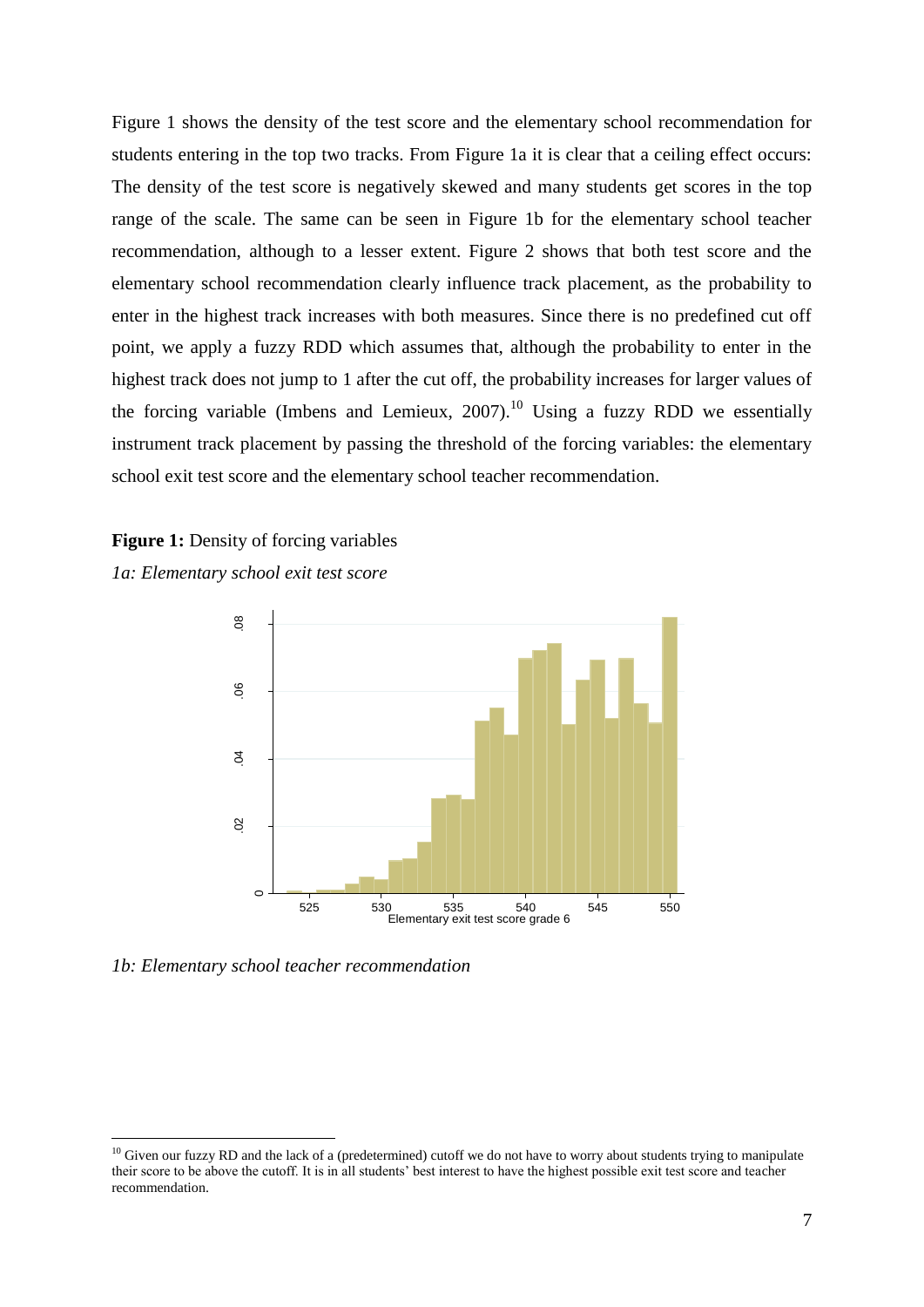

**Figure 2:** Fraction of being in the highest track over the forcing variables *1a: Elementary school exit test score*



*1b: Elementary school teacher recommendation*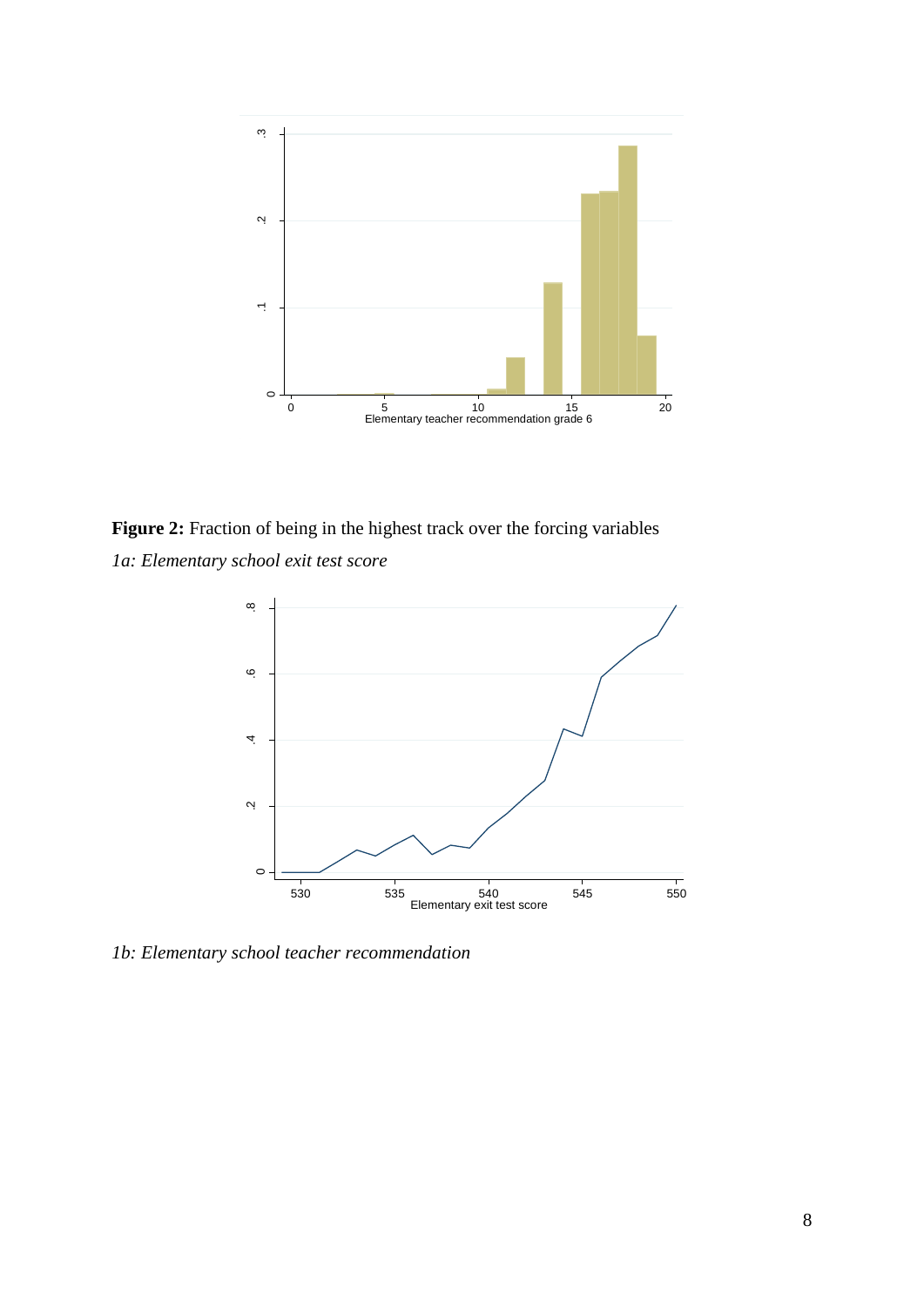

*Notes:* Only students with at least a reading or math score are included. Primary exit test scores which less than 10 students scored are not included.

Figure 3 shows for a number of outcome variables the average value over our two forcing variables: the exit test score and the elementary school teacher track recommendation. In these figures we see a clear semi-linear trend for the track in grade 9 (Figure 3a) and the reading test scores (Figure 3b) over the exit test score and the elementary school teacher recommendation. This trend is less clear for extraversion and social skills (Figure 3c and 3d). Since we use a fuzzy RDD, these figures are not very informative about the effects of being in the higher track for the marginal student. Using both the discontinuity in the test score and the elementary school recommendation, Section 4.3 shows that track placement has an effect on a number of outcome variables.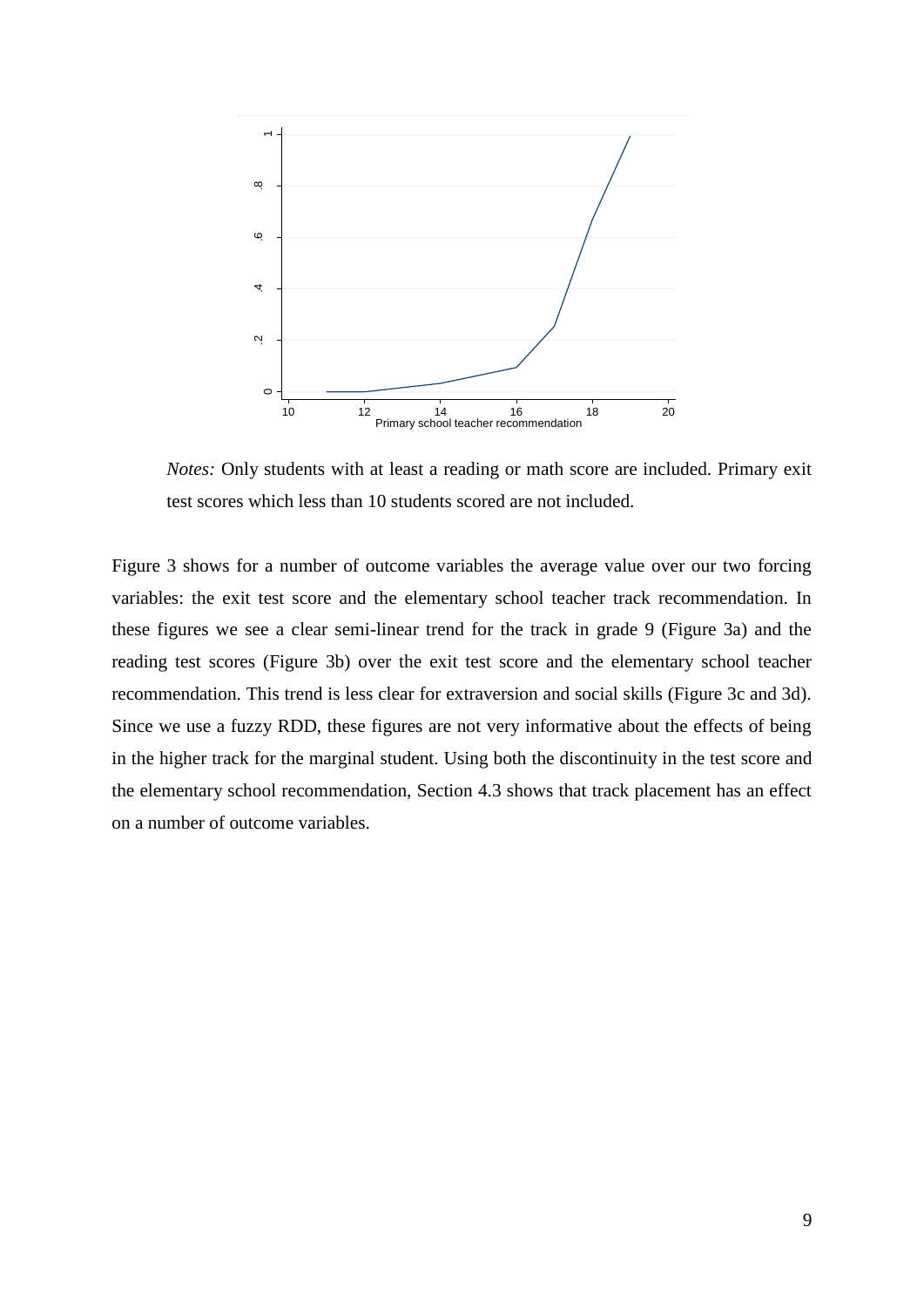### **Figure 3:** Average outcome values over the forcing variables





*3b: Reading score in grade 9*





*3c: Extraversion in grade 9*



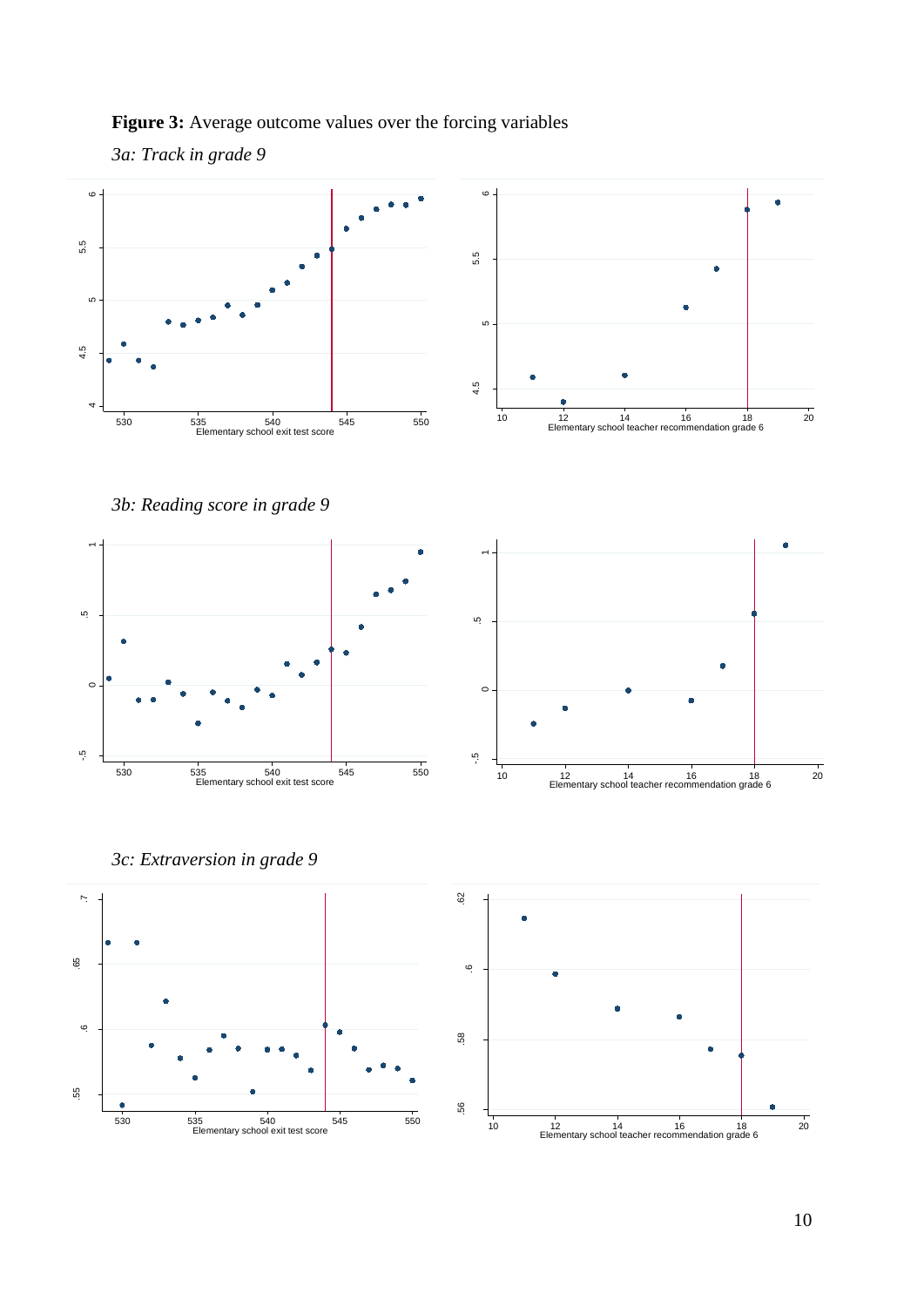*3d: Social skills in grade 9*



*Notes:* Vertical bar is the threshold. The figures are only for those elementary school exit test scores and elementary school teacher recommendations which more than 10 students received.

Figures similar to Figure 3 to illustrate that background characteristics of the students do no influence track placement, or in other words that the students are identical around the threshold, are equally uninformative. To tackle this we use our IV strategy to predict some background characteristics, and Table 2 shows that we fail to do so showing that students are identical around the threshold.

| Dep var:          | Gender                   | Age       | Parental<br>edu | Work<br>Father | Work<br>mother | Traditional<br>family    | IQ        |
|-------------------|--------------------------|-----------|-----------------|----------------|----------------|--------------------------|-----------|
|                   |                          |           |                 |                |                |                          |           |
| <b>High Track</b> | 0.09                     | $-2.62$   | 0.65            | 0.11           | $-0.12$        | $-0.21$                  | $-0.09$   |
|                   | (0.14)                   | (2.11)    | (0.48)          | (0.20)         | (0.19)         | (0.18)                   | (0.15)    |
| Test score        | $-0.01**$                | 0.088     | $-0.01$         | $-0.00$        | 0.01           | 0.01                     | $0.07***$ |
|                   | (0.01)                   | (0.07)    | (0.02)          | (0.01)         | (0.01)         | (0.01)                   | (0.01)    |
| Recommendation    | 0.02                     | $-0.02$   | 0.04            | $-0.04*$       | 0.01           | 0.02                     | 0.03      |
|                   | (0.01)                   | (0.29)    | (0.04)          | (0.03)         | (0.03)         | (0.02)                   | (0.02)    |
|                   |                          |           |                 |                |                |                          |           |
| Constant          | $5.86**$                 | 135.10*** | 8.60            | 2.97           | $-2.43$        | $-3.88$                  | 35.56***  |
|                   | (2.80)                   | (39.34)   | (10.23)         | (3.98)         | (4.12)         | (3.98)                   | (5.45)    |
|                   |                          |           |                 |                |                |                          |           |
| # of students     | 1,175                    | 1,175     | 923             | 911            | 817            | 970                      | 1,175     |
| # of schools      | 17                       | 17        | 17              | 17             | 17             | 17                       | 17        |
| $R^2$             | $\overline{\phantom{a}}$ |           | 0.01            | $\overline{a}$ | 0.00           | $\overline{\phantom{0}}$ | 0.13      |

**Table 2:** Identical students around the threshold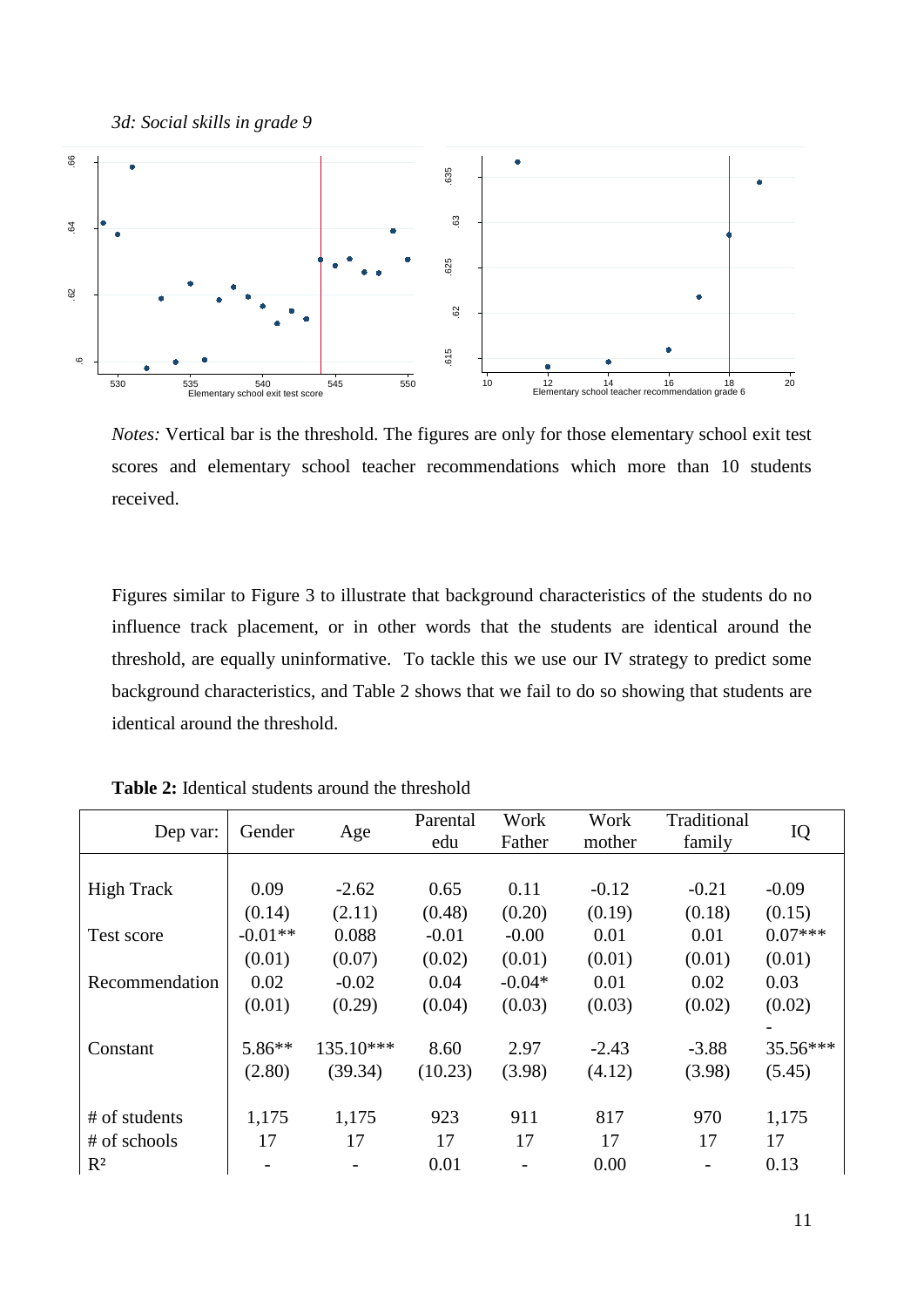| F1 <sup>st</sup> stage                                                                                     | 15.25 | 15.25 | 9.72 | 8.44 | 6.42 | 8.56 | 15.25 |  |  |
|------------------------------------------------------------------------------------------------------------|-------|-------|------|------|------|------|-------|--|--|
| <i>Notes:</i> The table presents coefficients (robust standard errors in parentheses) from IV models using |       |       |      |      |      |      |       |  |  |
| the IQ sample. The first stage results are not shown for these samples, but is shown in Table 4 for        |       |       |      |      |      |      |       |  |  |
| the IQ sample. The superscripts $*, **$ , and $***$ indicate significance at the 10%, 5%, and 1% levels,   |       |       |      |      |      |      |       |  |  |
| respectively.                                                                                              |       |       |      |      |      |      |       |  |  |

For some outcome variables (all measured in  $9<sup>th</sup>$  grade) we have similar information available from  $6<sup>th</sup>$  grade, the year before the students are being tracked. The panel dimension of our data is illustrated in Table 3, which provides descriptive statistics of the same variables as in Table 1, but now measured in elementary school in  $6<sup>th</sup>$  grade. Again these statistics are separated by track, but at this age the students were still grouped together and the division into middle track versus highest track here is therefore merely an illustrative division. In  $6<sup>th</sup>$ grade, the students who later entered the highest track had higher IQ, were more open, more agreeable, and had more social skills. However, they were also less extraverted and felt less at home at school. Between  $6<sup>th</sup>$  and  $9<sup>th</sup>$  grade we see that personality and school related measures change for students. This personality change over time is found more often (e.g. Roberts *et. al*, 2006), but it is yet unclear whether it is due to age differences in personality or due to changing environments over time, for instance entering in a new school or school type. In the last column of Table 3 the significant difference for students in the two tracks between the difference in values between  $6<sup>th</sup>$  and  $9<sup>th</sup>$  grade are shown. For instance, openness for students in the middle track was 0.02 points higher in  $9<sup>th</sup>$  grade compared to  $6<sup>th</sup>$  grade, while for students in the highest track this difference is -0.01. Students in the highest track became less open between  $6<sup>th</sup>$  and  $9<sup>th</sup>$  grade compared to students in the middle track, and this difference is significant at a 2%-significance level.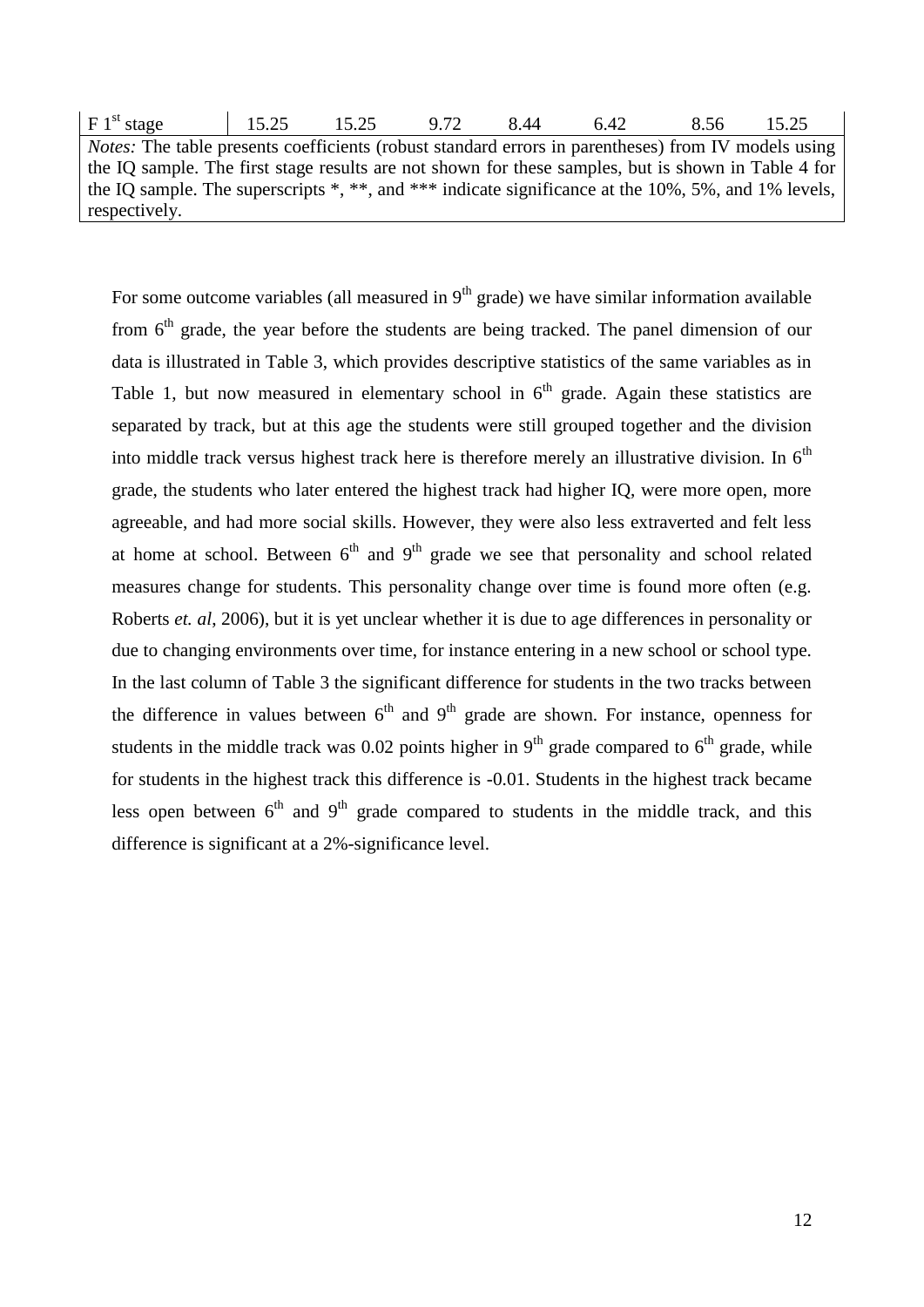|                                                                                                                                                            | Middle track (HAVO)                                                                                                                                        |         |      |         |      |            | Highest track (VWO) |      |         |      |           | P-value diff |              |
|------------------------------------------------------------------------------------------------------------------------------------------------------------|------------------------------------------------------------------------------------------------------------------------------------------------------------|---------|------|---------|------|------------|---------------------|------|---------|------|-----------|--------------|--------------|
|                                                                                                                                                            |                                                                                                                                                            |         | Std. |         |      |            |                     | Std. |         |      |           | Diff in      | grade 6-9 by |
|                                                                                                                                                            | Obs                                                                                                                                                        | Mean    | Dev. | Min     | Max  | <b>Obs</b> | Mean                | Dev. | Min     | Max  | Total obs | means        | tracks       |
| IQ                                                                                                                                                         | 644                                                                                                                                                        | $-0.18$ | 0.98 | $-4.20$ | 2.01 | 531        | 0.24                | 0.98 | $-4.52$ | 2.01 | 1175      | $-0.43***$   | 0.11         |
| <i><b>Openness</b></i>                                                                                                                                     | 515                                                                                                                                                        | 0.57    | 0.16 | 0.06    | 1.00 | 439        | 0.65                | 0.16 | 0.19    | 1.00 | 954       | $-0.08***$   | 0.02         |
| Conscientiousness                                                                                                                                          | 513                                                                                                                                                        | 0.87    | 0.14 | 0.38    | 1.00 | 432        | 0.88                | 0.13 | 0.38    | 1.00 | 945       | $-0.01$      | 0.06         |
| <i><b>Extraversion</b></i>                                                                                                                                 | 515                                                                                                                                                        | 0.52    | 0.16 | 0.06    | 1.00 | 439        | 0.54                | 0.17 | 0.05    | 1.00 | 954       | $-0.02$      | 0.01         |
| Agreeableness                                                                                                                                              | 515                                                                                                                                                        | 0.48    | 0.13 | 0.00    | 0.81 | 437        | 0.45                | 0.13 | 0.06    | 0.94 | 952       | $0.02***$    | 0.34         |
| Neurotism                                                                                                                                                  | 515                                                                                                                                                        | 0.64    | 0.10 | 0.19    | 0.94 | 436        | 0.65                | 0.09 | 0.44    | 1.00 | 951       | $-0.01**$    | 0.70         |
| Perserverance                                                                                                                                              | 515                                                                                                                                                        | 0.40    | 0.19 | 0.00    | 1.00 | 438        | 0.38                | 0.20 | 0.00    | 1.00 | 953       | 0.02         | 0.61         |
| Competitve spirit                                                                                                                                          | 513                                                                                                                                                        | 0.52    | 0.10 | 0.13    | 0.88 | 436        | 0.52                | 0.09 | 0.25    | 0.75 | 949       | 0.00         | 0.11         |
| Social skills                                                                                                                                              | 499                                                                                                                                                        | 0.49    | 0.10 | 0.21    | 0.75 | 433        | 0.52                | 0.09 | 0.27    | 0.75 | 932       | $-0.03***$   | 0.09         |
| Soc. sk.: Social                                                                                                                                           | 498                                                                                                                                                        | 0.50    | 0.11 | 0.07    | 0.75 | 433        | 0.54                | 0.10 | 0.18    | 0.75 | 931       | $-0.04***$   | 0.01         |
| Soc. sk.: Action                                                                                                                                           | 499                                                                                                                                                        | 0.49    | 0.12 | 0.15    | 0.75 | 431        | 0.49                | 0.12 | 0.15    | 0.75 | 930       | 0.00         | 0.90         |
| Prob of obt degree                                                                                                                                         | 496                                                                                                                                                        | 3.10    | 0.55 | 1.00    | 4.00 | 424        | 3.11                | 0.52 | 1.00    | 4.00 | 920       | $-0.01$      | 0.08         |
| Notes: In italics the variables for which there is a significant difference between children in the two tracks. In bold the variables for which there is a |                                                                                                                                                            |         |      |         |      |            |                     |      |         |      |           |              |              |
| significant difference between the change between grade 6 and grade 9. The superscripts *, **, and *** indicate significance at the 10%, 5%, and 1%        |                                                                                                                                                            |         |      |         |      |            |                     |      |         |      |           |              |              |
|                                                                                                                                                            | levels, respectively. The last column shows the p-values of the difference between grade 9 and grade 6 for students in the middle and those in the highest |         |      |         |      |            |                     |      |         |      |           |              |              |
| track.                                                                                                                                                     |                                                                                                                                                            |         |      |         |      |            |                     |      |         |      |           |              |              |

Table 3: Descriptive statistics of students in the 6<sup>th</sup> grade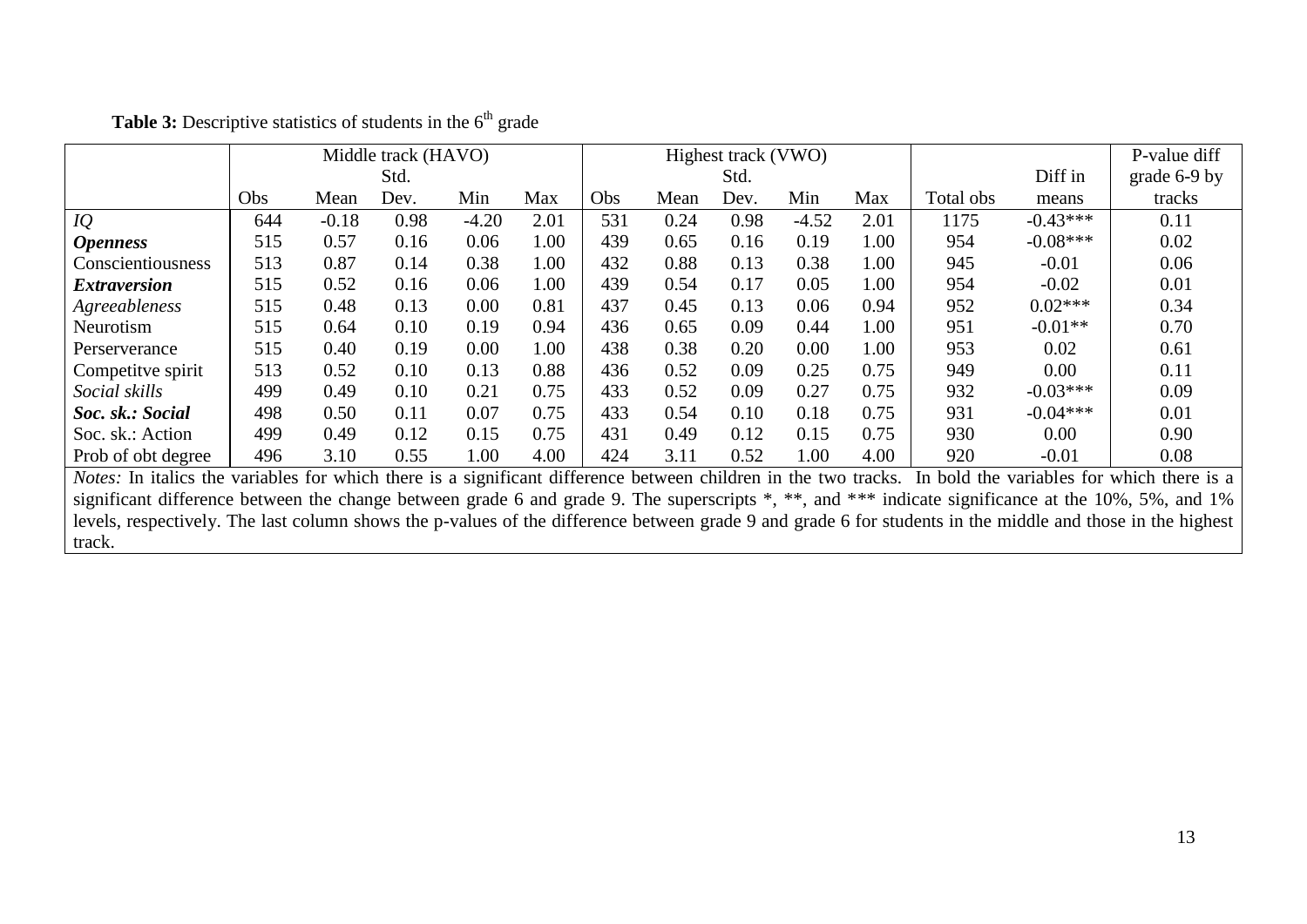#### **3. Analyses**

Our model combines the advantages of a fuzzy RD design with a panel dimension. Using the cut off observed in the data for both the  $6<sup>th</sup>$  grade test score and the elementary school teacher recommendation, we apply a fuzzy RD design in which we instrument track placement in  $7<sup>th</sup>$ grade by passing the threshold for the elementary school teacher recommendation, or advice, and test score to study a number of outcomes using equation (1) and (2a). However, unlike Pop-Echeles and Urquoia (2011) and Jackson (2010), who use formal assignment rules to instrument selective school attendance, in the Netherlands no centralized cut off point is set. Schools are obliged to base their track placement decision on the elementary school exit test and the elementary school teacher recommendation, but each school is free to set its own cut off point with regards to its supply of students. We therefore instrument track placement in  $7<sup>th</sup>$  grade by the two signals secondary schools receive to decide on track placement (Imbens and Lemieux, 2007). Some remaining endogeneity may still exist, for instance when schools deviate from the placement guideline for the test score and the elementary school teacher recommendation with reason. Therefore we also use the panel dimension of this data to limit our measurement error and remove any remaining selection: By controlling for the grade 6 outcome variable we only make use of the change in the outcomes variable due track placement (equation 1 and 2b).

Since there is no official elementary school exit test thresholds for which above the student automatically goes to the higher track, we use the test score for which we find the strongest link between track placement in  $7<sup>th</sup>$  grade and an indicator function of having a test score above the cut off.<sup>11</sup> The analysis reveals that  $544$  is the unofficial cut off as seen in the data, and we subsequently use this cut off as if it was the cut off used by schools. For the elementary school teacher recommendation we use as cut off the recommendation that states that the child should go to the highest track.<sup>12</sup>

We estimate the following model:

 $\overline{a}$ 

$$
HighTrack_i = \gamma + \delta_1 I (TEST \ge 544)_i + \delta_2 I (RECOM \ge 18)_i + X_i \theta + \epsilon_i \tag{1}
$$

 $11$  The cut-off with the strongest link between track placement and the indicator function is the cut-off for which the  $F$ statistic reveals the strongest link.

 $12$  There are actually two categories that related to a elementary school teacher recommendation of the highest track. Recommendation 18 refers to the VWO-athenaeum, and recommendation 19 refers to the VWO-gymnasium, or bilingual education. A elementary school teacher recommendation for a bridge class of HAVO and VWO (the two upper tracks) is categorized as a recommendation for the middle track.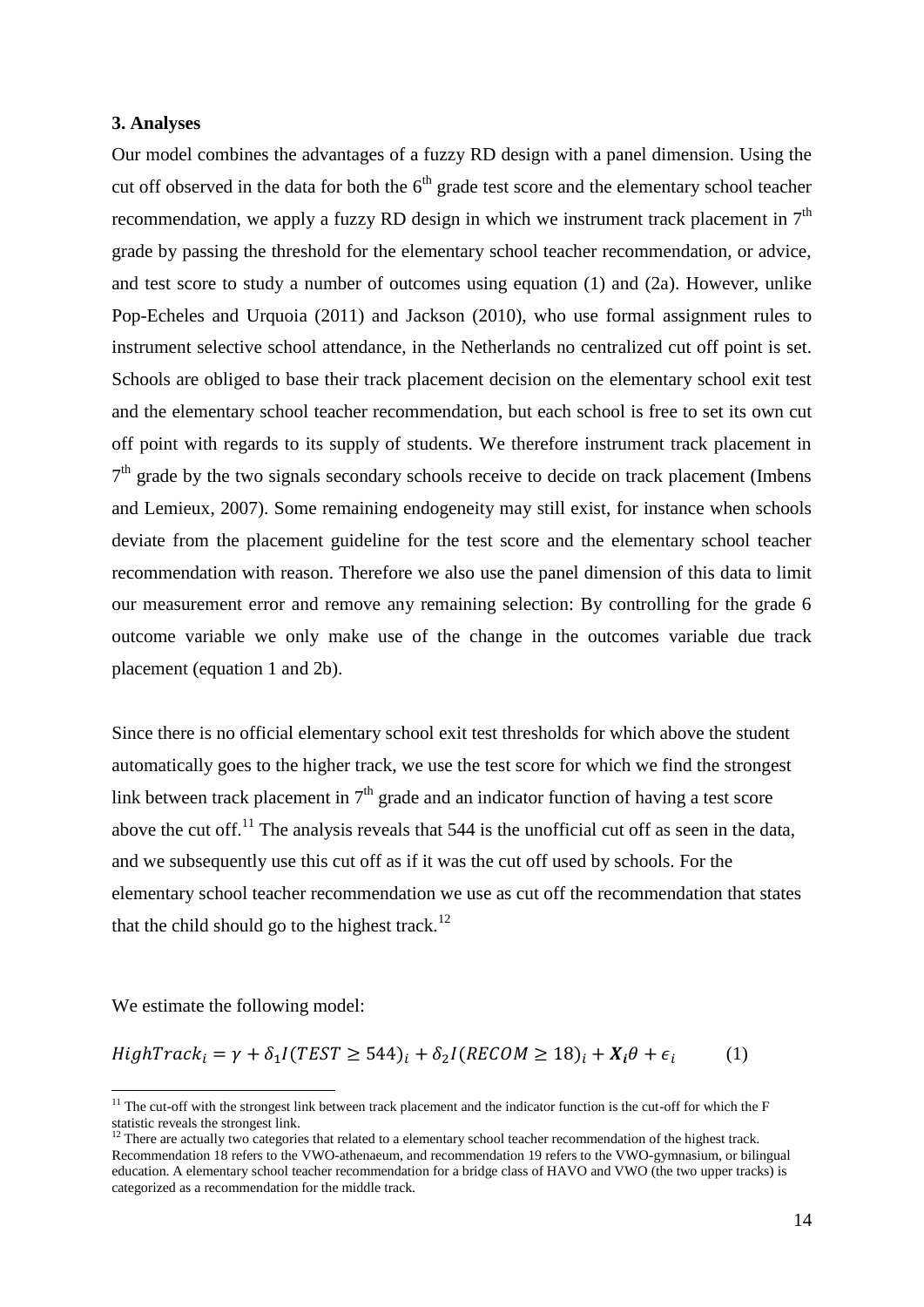$$
Y_{i,t=9} = \alpha + \beta_1 H i g \widehat{hTrack}_t + \beta_2 T E S T_i + \beta_2 R E COM_i + \varepsilon_i
$$
\n(2a)

$$
Y_{i,t=9} = \alpha + \beta_1 H i g \widehat{hTrack}_t + \beta_2 T E S T_i + \beta_2 R E C O M_i + \beta_3 Y_{i,t=6} + \varepsilon_i
$$
 (2b)

where *HighTrack<sub>i</sub>* is an indicator whether the student was placed into the high track in  $7<sup>th</sup>$ grade and is estimated in equation (1) and the fitted values from Equation (1)  $(H \cup \sqrt{hTrack}_l)$ are used as an explanatory variable in Equation (2a) and (2b).  $HighTrack_i$  is estimated using the two data thresholds: the test score and the elementary school teacher recommendation. The matrix  $X_i$  contains the included instruments, i.e. the two forcing variables when using Equation (1a) and also the 6<sup>th</sup> grade outcome variables when using Equation (1b).  $Y_{i,t}$  is an outcome variable in grade  $t=6$  or  $t=9$  (for instance a reading test score or extraversion), and  $TEST_i$ , the individual test score, and  $RECOM_i$ , the elementary school teacher recommendation for the student, are our two running variables. In Appendix B, we supplement this main model with models where either the test score or the elementary school teacher recommendation is used as an instrument, or where an interaction term is included for students who have both a test score and an elementary school teacher recommendation above the threshold. These models show qualitatively similar results.

The first stage is depicted in the first column of Table 4 and shows that students with higher test scores and with higher elementary school teacher recommendations are more likely to be in the high track as is to be expected. Our two instruments (having a test score of greater or above 544 and an elementary school teacher recommendation greater or above 18) are both highly significant in predicting track placement in  $7<sup>th</sup>$  grade. Judging by the amount of explained variation the test score has more predictive power than the elementary school teacher recommendation on its own, and together they have the most explanatory power with an F statistics of 15, well above the required F statistic of 10 as proposed by Staiger and Stock (1997) and later refined by Stock and Yogo (2005). Depending on the dependent variable in the second stage the sample will change, and subsequently also the corresponding F statistic of the first stage changes. For that reason, all tables will also include the F statistic of the excluded instruments. We also estimated models with either the test score (F statistic of 18) or the elementary school teacher recommendation (F statistic of 9) as instrument, or where an interaction term is included for students who have both a test score and an elementary school teacher recommendation above the threshold (F statistic of 10). See Appendix B for these results.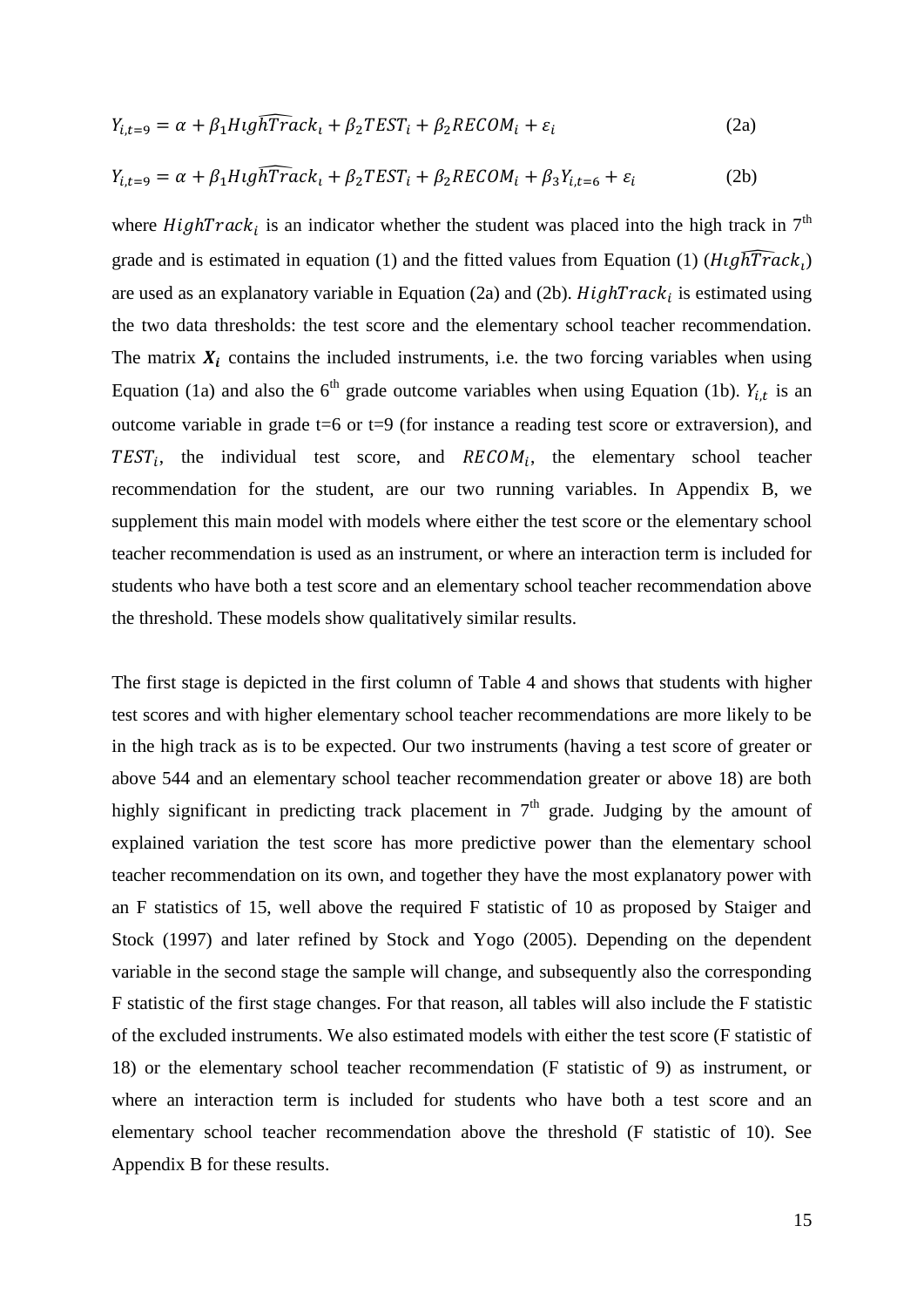|                                                                                                                                                                                                                                         | High track | High track |  |  |  |  |  |
|-----------------------------------------------------------------------------------------------------------------------------------------------------------------------------------------------------------------------------------------|------------|------------|--|--|--|--|--|
| I(Test score $\geq$ 544)                                                                                                                                                                                                                | $0.13***$  | $0.13***$  |  |  |  |  |  |
|                                                                                                                                                                                                                                         | (0.05)     | (0.05)     |  |  |  |  |  |
| I(Recommendation $\geq 18$ )                                                                                                                                                                                                            | $0.34**$   | $0.34**$   |  |  |  |  |  |
|                                                                                                                                                                                                                                         | (0.15)     | (0.15)     |  |  |  |  |  |
| Test score                                                                                                                                                                                                                              | $0.01**$   | $0.01*$    |  |  |  |  |  |
|                                                                                                                                                                                                                                         | (0.00)     | (0.00)     |  |  |  |  |  |
| Recommendation                                                                                                                                                                                                                          | $0.06**$   | $0.06**$   |  |  |  |  |  |
|                                                                                                                                                                                                                                         | (0.02)     | (0.02)     |  |  |  |  |  |
| Grade 6 IQ                                                                                                                                                                                                                              |            | 0.00       |  |  |  |  |  |
|                                                                                                                                                                                                                                         |            | (0.01)     |  |  |  |  |  |
| Constant                                                                                                                                                                                                                                | $-4.45**$  | $-4.33**$  |  |  |  |  |  |
|                                                                                                                                                                                                                                         | (1.79)     | (1.76)     |  |  |  |  |  |
|                                                                                                                                                                                                                                         |            |            |  |  |  |  |  |
| # of students                                                                                                                                                                                                                           | 1,175      | 1,175      |  |  |  |  |  |
| # of schools                                                                                                                                                                                                                            | 17         | 17         |  |  |  |  |  |
| $R^2$                                                                                                                                                                                                                                   | 0.44       | 0.44       |  |  |  |  |  |
| Notes: The table presents first stage coefficients (robust standard errors in<br>parentheses) from IV models using the IQ sample. The superscripts *, **, and<br>*** indicate significance at the 10%, 5%, and 1% levels, respectively. |            |            |  |  |  |  |  |
|                                                                                                                                                                                                                                         |            |            |  |  |  |  |  |

**Table 4:** First stage results following equation (1a).

Table 5 and 6 shows the results for the cognitive outcomes in  $9<sup>th</sup>$  grade using OLS and the RD approach. The OLS results suggest that track placement affects the 9<sup>th</sup> grade track position of students, while for IQ the coefficient is significant only at the 10% level. Using RDD, we also find no effect of track placement for math, but we do find that track placements affects reading, and similarly to OLS, although a much stronger effect, the track in 9<sup>th</sup> grade. The significance level for the effect of IQ is just above 5 percent (p=0.053). Table 7 and 8 presents results for the effects of track placement on non-cognitive skills. Using OLS we find that track placement does not lead to any differences in any of our noncognitive outcomes for the marginal students, except for school motivation. This suggests that the placement procedures of schools are able to correctly place students into tracks. If we remove the endogeneity, we find an effect for the self-perceived probability of obtaining the degree.<sup>13</sup> The reason that the OLS and IV estimates differ is because the IV estimates capture the local average treatment effect for those students affected by our instrument while the OLS

 $13$  The non-cognitive skills for which no effect with OLS or RD is found are extraversion, conscientiousness, openness, neurotism, agreeableness, competitive spirit, perseverance, social skills, school motivation, and school satisfaction.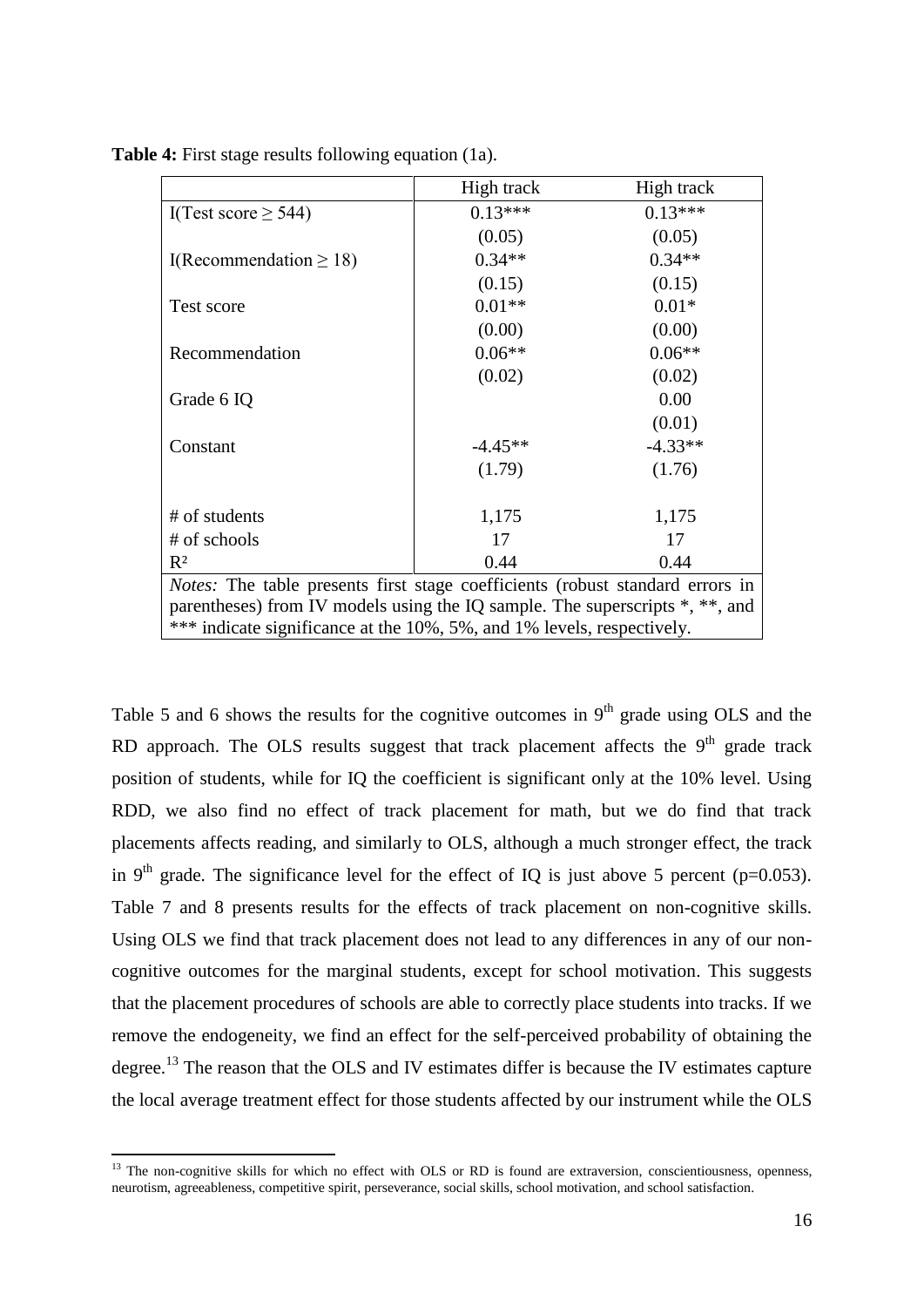estimates depicts average differences, both controlling for the forcing variables (Lee and Lemieux, 2010). The downward bias of the OLS estimates could be explained by the role the forcing variables take: In the IV models we see that removing the endogeneity of being in the higher track shifts part of the effect of the forcing variables (as seen in the OLS models) to the dummy for being in the higher track. Part of the being in the high track effect is in the OLS model wrongly attributed to the fact that on average these students also perform better in general. We correct for this using IV.

| Dep var:                                                                         | IQ                                                                                    | Math        | Reading     | Track grade 9 |  |  |  |  |
|----------------------------------------------------------------------------------|---------------------------------------------------------------------------------------|-------------|-------------|---------------|--|--|--|--|
| High track                                                                       | $0.20*$                                                                               | 0.03        | 0.10        | $0.25**$      |  |  |  |  |
|                                                                                  | (0.10)                                                                                | (0.09)      | (0.09)      | (0.09)        |  |  |  |  |
| Test score                                                                       | $0.04***$                                                                             | $0.03***$   | $0.04***$   | $0.04***$     |  |  |  |  |
|                                                                                  | (0.01)                                                                                | (0.01)      | (0.01)      | (0.01)        |  |  |  |  |
| Recommendation                                                                   | $0.05*$                                                                               | $0.07***$   | $0.04**$    | $0.14***$     |  |  |  |  |
|                                                                                  | (0.02)                                                                                | (0.02)      | (0.02)      | (0.02)        |  |  |  |  |
| Constant                                                                         | $-21.92***$                                                                           | $-17.99***$ | $-24.23***$ | $-16.26***$   |  |  |  |  |
|                                                                                  | (5.04)                                                                                | (2.50)      | (2.94)      | (3.39)        |  |  |  |  |
| # of students                                                                    | 1,175                                                                                 | 1,862       | 1,927       | 2,866         |  |  |  |  |
| # of schools                                                                     | 17                                                                                    | 22          | 22          | 22            |  |  |  |  |
| $R^2$                                                                            | 0.13                                                                                  | 0.11        | 0.13        | 0.43          |  |  |  |  |
|                                                                                  | <i>Notes:</i> The table presents coefficients (robust standard errors in parentheses) |             |             |               |  |  |  |  |
| from OLS models depicting the relation between cognitive outcomes and            |                                                                                       |             |             |               |  |  |  |  |
| being in the higher track. The superscripts *, **, and *** indicate significance |                                                                                       |             |             |               |  |  |  |  |
| at the 10%, 5%, and 1% levels, respectively.                                     |                                                                                       |             |             |               |  |  |  |  |

**Table 5:** OLS: The effects of being in the higher track on cognitive outcomes in grade 9

Table 6: IV: The effects of being in the higher track on cognitive outcomes in grade 9

| Dep var:               | IQ          | Math        | Reading    | Track grade 9 |
|------------------------|-------------|-------------|------------|---------------|
| High track             | $0.44*$     | 0.31        | $0.86**$   | $0.48***$     |
|                        | (0.23)      | (0.23)      | (0.35)     | (0.16)        |
| Test score             | $0.03***$   | $0.02***$   | $0.02**$   | $0.03***$     |
|                        | (0.01)      | (0.01)      | (0.01)     | (0.01)        |
| Recommendation         | 0.02        | $0.05*$     | $-0.02$    | $0.13***$     |
|                        | (0.03)      | (0.03)      | (0.03)     | (0.03)        |
| Constant               | $-17.79***$ | $-13.78***$ | $-12.05**$ | $-12.59***$   |
|                        | (5.48)      | (2.83)      | (5.18)     | (3.35)        |
|                        |             |             |            |               |
| # of students          | 1,175       | 1,862       | 1,927      | 2,866         |
| # of schools           | 17          | 22          | 22         | 22            |
| $R^2$                  | 0.11        | 0.10        | 0.01       | 0.42          |
| F excluded instruments | 15.25       | 11.80       | 17.11      | 19.64         |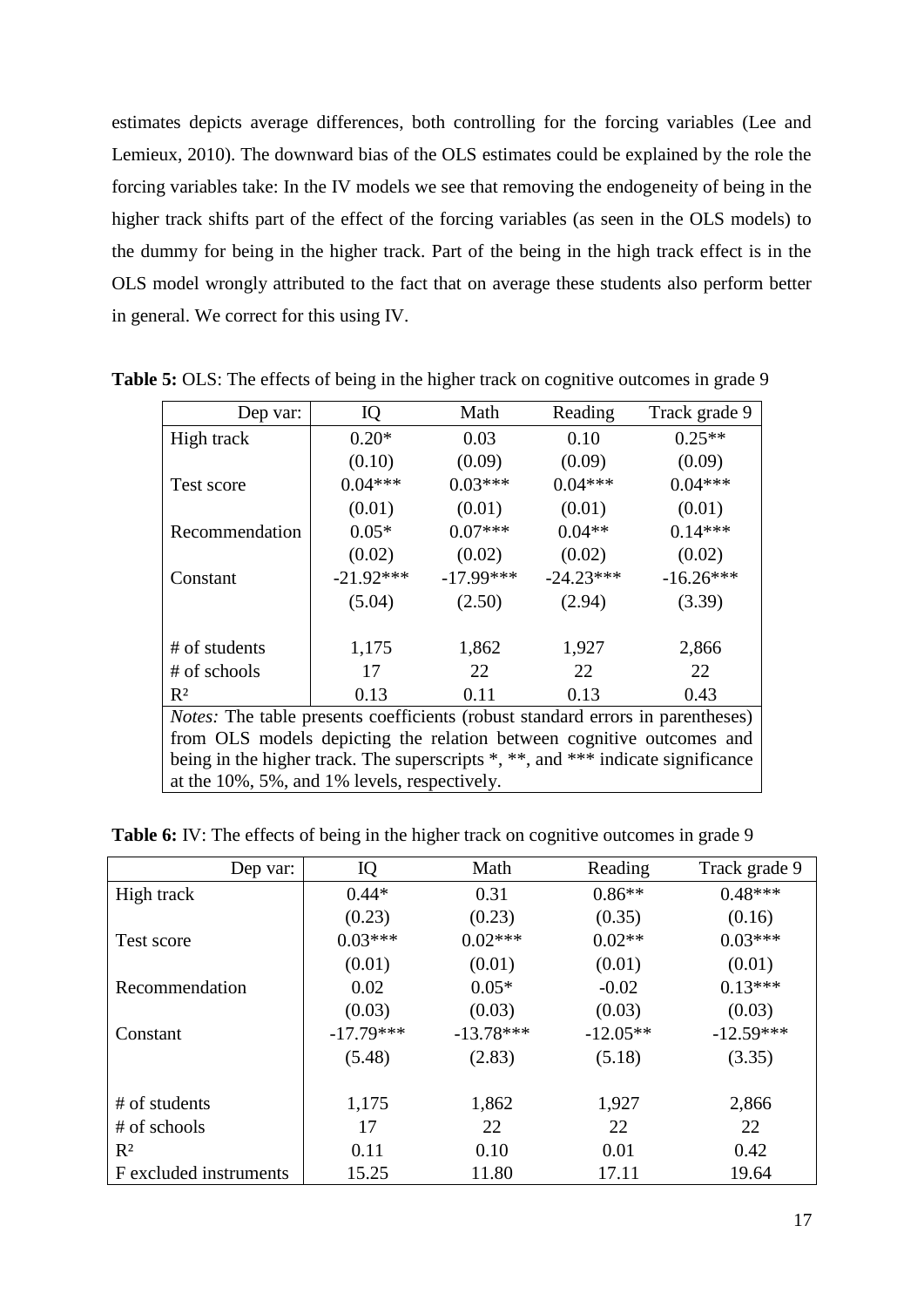*Notes:* The table presents coefficients (robust standard errors in parentheses) from IV models depicting the effect of being in the higher track on cognitive outcomes. The superscripts \*, \*\*, and \*\*\* indicate significance at the  $10\%$ , 5%, and 1% levels, respectively. The first stage results are presented for the IQ sample in Table 4.

| Dep var:                                                                                | Self-perceived<br>probability for<br>completing degree | Extraversion | Conscientiousness                                                                              | School<br>motivation |  |  |  |  |  |
|-----------------------------------------------------------------------------------------|--------------------------------------------------------|--------------|------------------------------------------------------------------------------------------------|----------------------|--|--|--|--|--|
|                                                                                         |                                                        |              |                                                                                                |                      |  |  |  |  |  |
| High track                                                                              | $-0.04$                                                | 0.01         | $-0.01$                                                                                        | $0.02**$             |  |  |  |  |  |
|                                                                                         | (0.07)                                                 | (0.01)       | (0.01)                                                                                         | (0.01)               |  |  |  |  |  |
| Test score                                                                              | 0.01                                                   | $-0.00$      | $-0.00$                                                                                        | $0.00***$            |  |  |  |  |  |
|                                                                                         | (0.01)                                                 | (0.00)       | (0.00)                                                                                         | (0.00)               |  |  |  |  |  |
| Recommendation                                                                          | 0.04                                                   | $-0.00$      | $0.01*$                                                                                        | 0.00                 |  |  |  |  |  |
|                                                                                         | (0.03)                                                 | (0.01)       | (0.00)                                                                                         | (0.00)               |  |  |  |  |  |
| Constant                                                                                | $-3.57$                                                | $1.95**$     | 1.65                                                                                           | $-0.76*$             |  |  |  |  |  |
|                                                                                         | (4.28)                                                 | (0.89)       | (1.02)                                                                                         | (0.41)               |  |  |  |  |  |
| # of students                                                                           | 994                                                    | 1,026        | 1,028                                                                                          | 2285                 |  |  |  |  |  |
| # of schools                                                                            | 16                                                     | 16           | 16                                                                                             | 22                   |  |  |  |  |  |
| $R^2$                                                                                   | 0.02                                                   | 0.00         | 0.00                                                                                           | 0.04                 |  |  |  |  |  |
|                                                                                         |                                                        |              | Notes: The table presents coefficients (robust standard errors in parentheses) from OLS models |                      |  |  |  |  |  |
| depicted the relation between non-cognitive outcomes and being in the higher track. The |                                                        |              |                                                                                                |                      |  |  |  |  |  |
|                                                                                         |                                                        |              | superscripts *, **, and *** indicate significance at the 10%, 5%, and 1% levels, respectively. |                      |  |  |  |  |  |

Table 7: OLS: The effects of being in the higher track on non-cognitive outcomes in grade 9

|  |  |  |  | Table 8: IV: The effects of being in the higher track on non-cognitive outcomes in grade 9 |  |
|--|--|--|--|--------------------------------------------------------------------------------------------|--|
|  |  |  |  |                                                                                            |  |

| Dep var:               | Self-perceived           | Extraversion | Conscientiousness | School     |
|------------------------|--------------------------|--------------|-------------------|------------|
|                        | probability for          |              |                   | motivation |
|                        | completing degree        |              |                   |            |
| High track             | $0.60**$                 | 0.03         | $-0.02$           | 0.03       |
|                        | (0.25)                   | (0.03)       | (0.03)            | (0.03)     |
| Test score             | $-0.01$                  | $-0.00$      | $-0.00$           | $0.00**$   |
|                        | (0.01)                   | (0.00)       | (0.00)            | (0.00)     |
| Recommendation         | $-0.03$                  | $-0.00$      | $0.01**$          | 0.00       |
|                        | (0.04)                   | (0.01)       | (0.00)            | (0.00)     |
| Constant               | 7.46                     | $2.35*$      | 1.53              | $-0.53$    |
|                        | (5.32)                   | (1.23)       | (1.16)            | (0.49)     |
| # of students          | 994                      | 1,026        | 1,028             | 2285       |
| # of schools           | 16                       | 16           | 16                | 22         |
| $R^2$                  | $\overline{\phantom{a}}$ | 0.00         | 0.00              | 0.11       |
| F excluded instruments |                          |              |                   |            |
|                        | 11.42                    | 10.64        | 10.89             | 12.42      |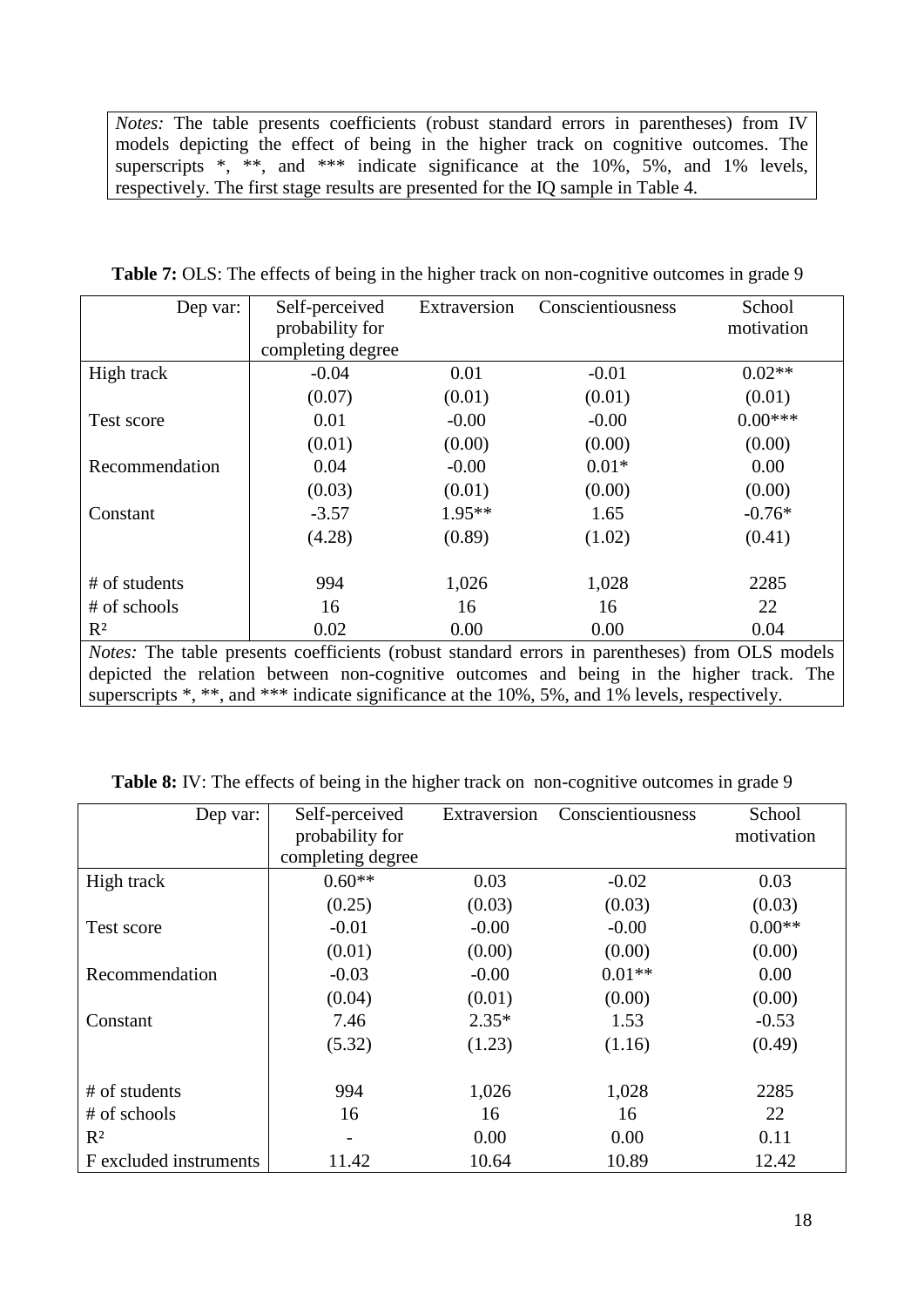*Notes:* The table presents coefficients (robust standard errors in parentheses) from IV models depicting the effect of being in the higher track on non-cognitive outcomes. The superscripts  $*, **$ , and \*\*\* indicate significance at the 10%, 5%, and 1% levels, respectively. The first stage results are presented for the IQ sample in Table 4.

For part of our independent variables the same or similar variables are available for  $6<sup>th</sup>$  grade, so we can include these as controls. These results are presented in table 9 for IQ and the selfperceived probability of obtaining the degree. The other variables showed insignificant results. Unfortunately we do not have test scores for either math or reading in 6<sup>th</sup> grade. Like before, the OLS results suggest an effect on IQ but not on the self-perceived probability to obtaining the degree. Table 9 shows that for IQ and for the self-perceived probability of obtaining the degree there is an effect of track placement. For IQ this effect is quite large and about twice as large as the OLS result: Being placed in the higher track leads to an increase in the IQ score of half a standard deviation. So only because a child is placed in the higher track in  $7<sup>th</sup>$  grade, this child has a higher IQ score in  $9<sup>th</sup>$  grade and think more positively of its chances of obtaining a secondary school diploma.

**Table 9:** The effects of being in the higher track on outcomes in grade 9, controlled for characteristics in grade 6.

| Dep var:                                                                                                                                                                                    | IQ         |           |            | Self-perceived probability for<br>completing degree |  |  |  |
|---------------------------------------------------------------------------------------------------------------------------------------------------------------------------------------------|------------|-----------|------------|-----------------------------------------------------|--|--|--|
| Method:                                                                                                                                                                                     | <b>OLS</b> | IV        | <b>OLS</b> | IV                                                  |  |  |  |
| High track                                                                                                                                                                                  | $0.19**$   | $0.47**$  | $-0.04$    | $0.57**$                                            |  |  |  |
|                                                                                                                                                                                             | (0.09)     | (0.22)    | (0.07)     | (0.23)                                              |  |  |  |
| Test score                                                                                                                                                                                  | $0.02**$   | $0.02*$   | 0.01       | $-0.01$                                             |  |  |  |
|                                                                                                                                                                                             | (0.01)     | (0.01)    | (0.01)     | (0.01)                                              |  |  |  |
| Recommendation                                                                                                                                                                              | $0.04*$    | 0.02      | 0.04       | $-0.02$                                             |  |  |  |
|                                                                                                                                                                                             | (0.02)     | (0.02)    | (0.03)     | (0.04)                                              |  |  |  |
| Grade 6 variable                                                                                                                                                                            | $0.25***$  | $0.25***$ | $0.14***$  | $0.15***$                                           |  |  |  |
|                                                                                                                                                                                             | (0.03)     | (0.03)    | (0.04)     | (0.04)                                              |  |  |  |
| Constant                                                                                                                                                                                    | $-13.46**$ | $-8.94*$  | $-3.80$    | 6.55                                                |  |  |  |
|                                                                                                                                                                                             | (4.68)     | (4.93)    | (4.22)     | (5.20)                                              |  |  |  |
| # of students                                                                                                                                                                               | 1,175      | 1,175     | 994        | 994                                                 |  |  |  |
| # of schools                                                                                                                                                                                | 0.18       | 17        | 0.03       | 16                                                  |  |  |  |
| $R^2$                                                                                                                                                                                       | 17         | 0.17      | 16         |                                                     |  |  |  |
| F excl. instr.                                                                                                                                                                              |            | 15.17     |            | 10.90                                               |  |  |  |
| <i>Notes:</i> The table presents coefficients (robust standard errors in parentheses) from OLS<br>and panel IV models depicting the effect of being in the higher track on IQ and the self- |            |           |            |                                                     |  |  |  |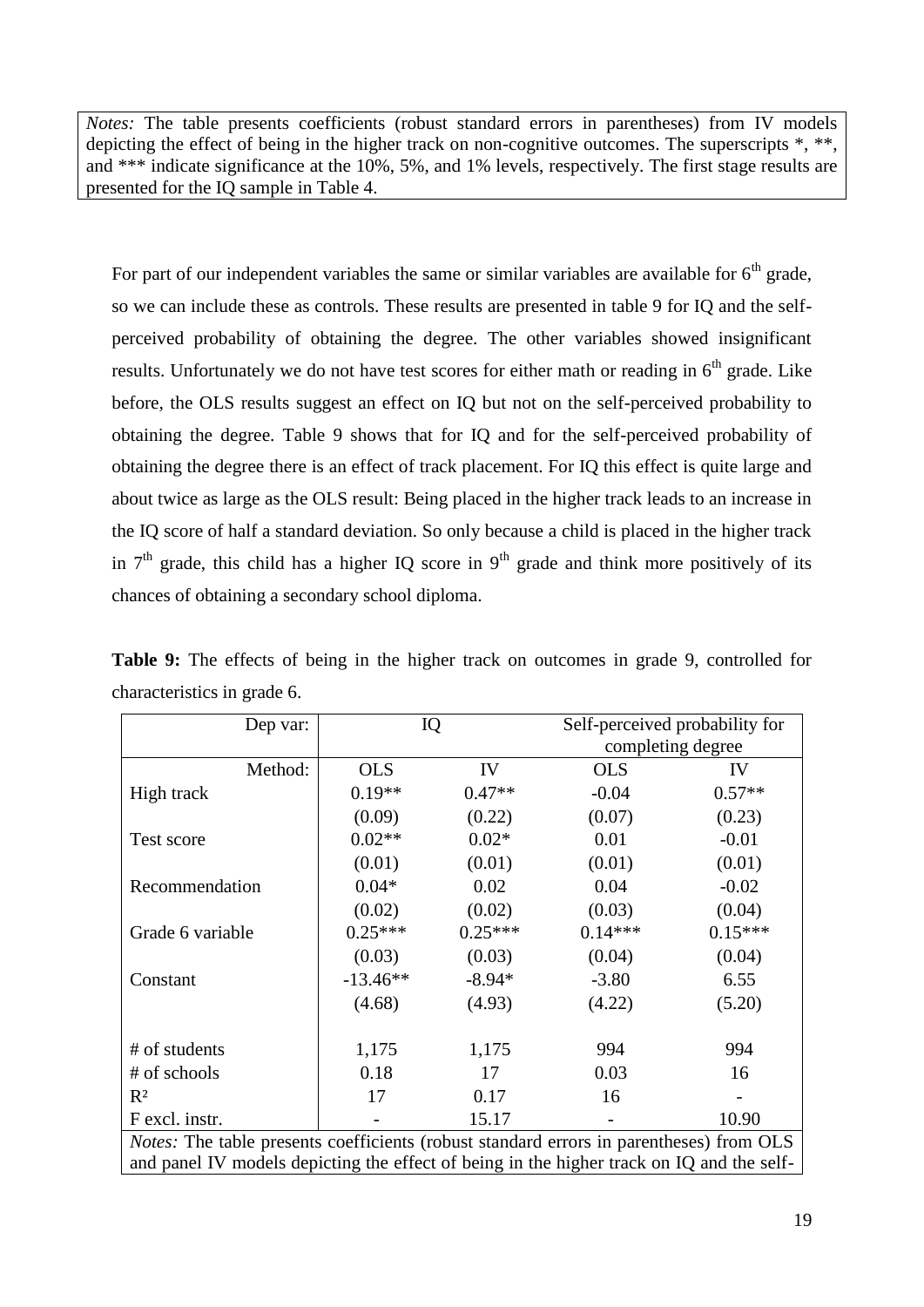perceived probability for completing degree. The superscripts \*, \*\*, and \*\*\* indicate significance at the 10%, 5%, and 1% levels, respectively.

Heterogeneity in the results exists for gender and is shown in Table  $10<sup>14</sup>$ . The effect of track placement on IQ seems to come entirely from the boys, since the girls' IQ scores are not affected by track placement. The reading score of both boys and girls is affected by being in the higher track, but for boys this effect is only significant at the 10 percent level.

| Dependent variable:                                                | IQ                                                                                    | IQ          | Reading     | Reading   |  |  |  |  |
|--------------------------------------------------------------------|---------------------------------------------------------------------------------------|-------------|-------------|-----------|--|--|--|--|
| Sample:                                                            | <b>Boys</b>                                                                           | Girls       | <b>Boys</b> | Girls     |  |  |  |  |
| High track                                                         | $0.92***$                                                                             | 0.14        | $0.80*$     | $0.82***$ |  |  |  |  |
|                                                                    | (0.28)                                                                                | (0.29)      | (0.46)      | (0.31)    |  |  |  |  |
| Test score                                                         | 0.01                                                                                  | $0.05***$   | 0.02        | $0.03***$ |  |  |  |  |
|                                                                    | (0.01)                                                                                | (0.01)      | (0.02)      | (0.01)    |  |  |  |  |
| Recommendation                                                     | 0.02                                                                                  | 0.02        | $-0.01$     | $-0.02$   |  |  |  |  |
|                                                                    | (0.04)                                                                                | (0.03)      | (0.04)      | (0.03)    |  |  |  |  |
|                                                                    |                                                                                       |             |             |           |  |  |  |  |
| Constant                                                           | $-7.65$                                                                               | $-25.79***$ | $-10.04$    | 15.72***  |  |  |  |  |
|                                                                    | (5.30)                                                                                | (6.36)      | (8.46)      | (4.55)    |  |  |  |  |
|                                                                    |                                                                                       |             |             |           |  |  |  |  |
| # of students                                                      | 552                                                                                   | 623         | 892         | 1,004     |  |  |  |  |
| # of schools                                                       | 17                                                                                    | 17          | 22          | 22        |  |  |  |  |
| $R^2$                                                              | 0.08                                                                                  | 0.12        | 0.01        | 0.08      |  |  |  |  |
| F excl. instr.                                                     | 13.52                                                                                 | 6.206       | 16.69       | 11.54     |  |  |  |  |
|                                                                    | <i>Notes:</i> The table presents coefficients (robust standard errors in parentheses) |             |             |           |  |  |  |  |
|                                                                    | from IV models separately for boys and girls. The superscripts *, **, and ***         |             |             |           |  |  |  |  |
| indicate significance at the 10%, 5%, and 1% levels, respectively. |                                                                                       |             |             |           |  |  |  |  |

**Table 10:** Heterogeneity effects of being in the higher track: boys vs girls

As said before, we have also used different model specifications as presented in Appendix B, where we used not both the elementary school exit test score and the elementary school teacher recommendation but either on. And we also included an interaction between the two indicator functions in the first stage or added an interaction between the two forcing variables in the second stage. The results are quite robust to these model specifications, although the F statistics varies over the models.

 $\overline{a}$ 

 $14$  No real heterogeneity exists for specific age groups. Young children seem to be more extraverted if they are placed into the highest track, but the F statistic is insufficient  $(5.8)$ , perhaps due to the small sample size  $(N=498)$ . The results of these split sample analyses are available on request.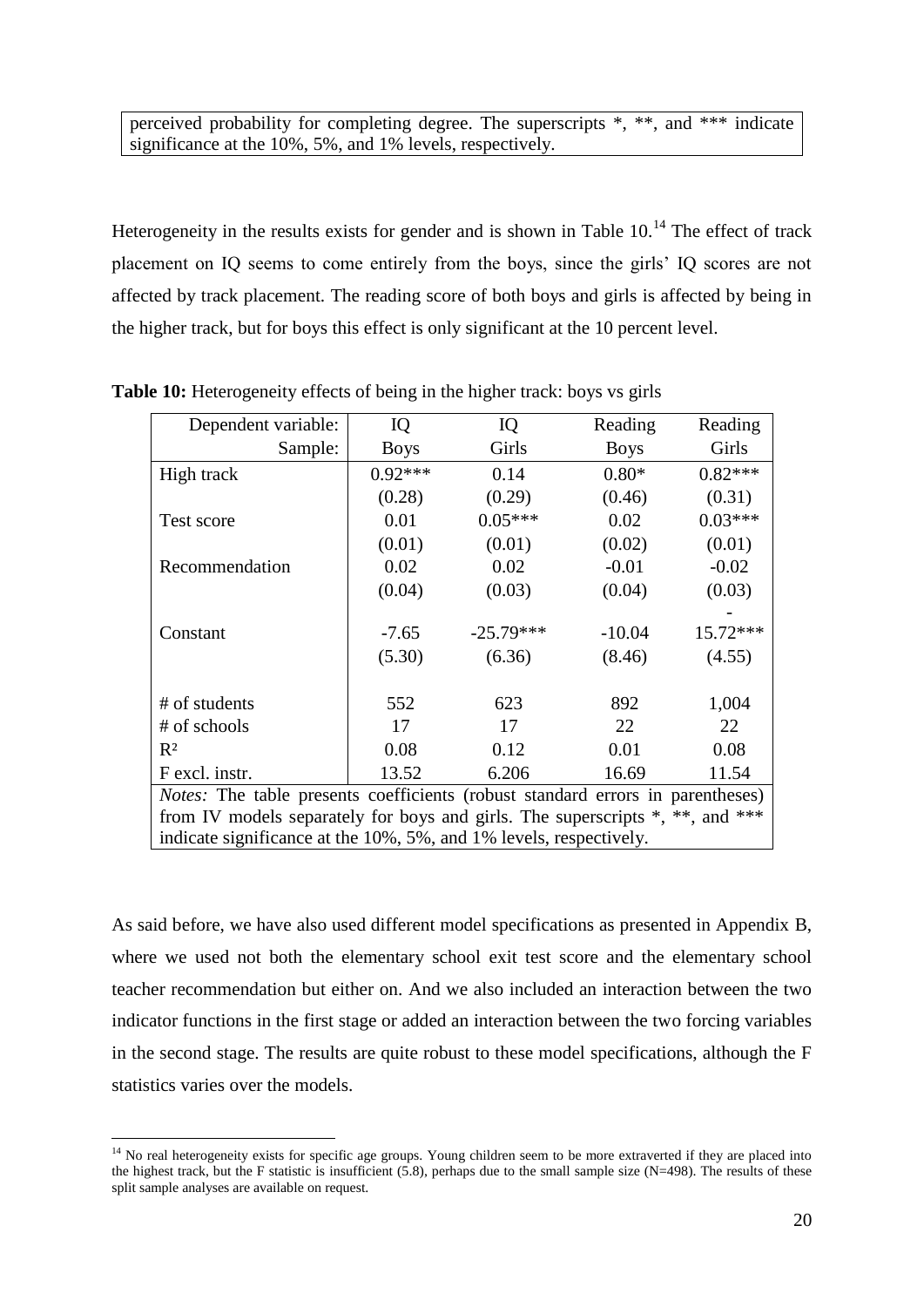Since we have not restricted our sample using a bandwidth around the threshold to go to the higher track, and to provide an extra check to ensure students characteristic difference around the cutoff do not influence the results, we also estimated our models using controls for gender and parental background (Imbens and Lemieux, 2007). These results, which are very similar to those presented in the main text, can be found in Appendix C.

#### **4. Conclusion**

In this paper we use a fuzzy RD design together with a panel dimension to separate the selection effects from the track placement effects for students in the two higher tracks in the Netherlands. We look at differences in student characteristics in  $9<sup>th</sup>$  grade using the two main sources of information Dutch secondary schools receive from the elementary school to decide on track placement for students in  $7<sup>th</sup>$  grade: the score of a uniform elementary school exit test and the elementary school teacher recommendation. We find that most of the significant differences between students in the upper two tracks are due to selection and not due to track placement: The track placement procedures of schools in the Netherlands are able to correctly select students into tracks for almost all non-cognitive outcomes, but less so for cognitive outcomes. We find that IQ and reading test scores are enhanced simply by being in the highest track, and that track placement also increases the likelihood of being in the higher track in  $9<sup>th</sup>$  grade. Math scores, on the other hand, are not affected by track placement. Furthermore, the only non-cognitive skill that is affected by track placement is the selfperceived probability of obtaining the secondary school degree: Students in the high track are more positive about their chances of graduating. Other non-cognitive skills as personality or social skills are not affected.

Although some parents strive for the highest track for their child due to the positive learning outcomes, other parents are hesitant to do so since they believe it might hamper their child's non cognitive development. We show that the non-cognitive development of the marginal student who goes to the high track is not affected by track placement, but that the child's cognitive development benefits from the higher track placement. Given that we find no negative effects for the marginal student to go to the high track, irrespective of the large number of insignificant results, it might be better if schools where more accommodating to accept the marginal student to the higher track.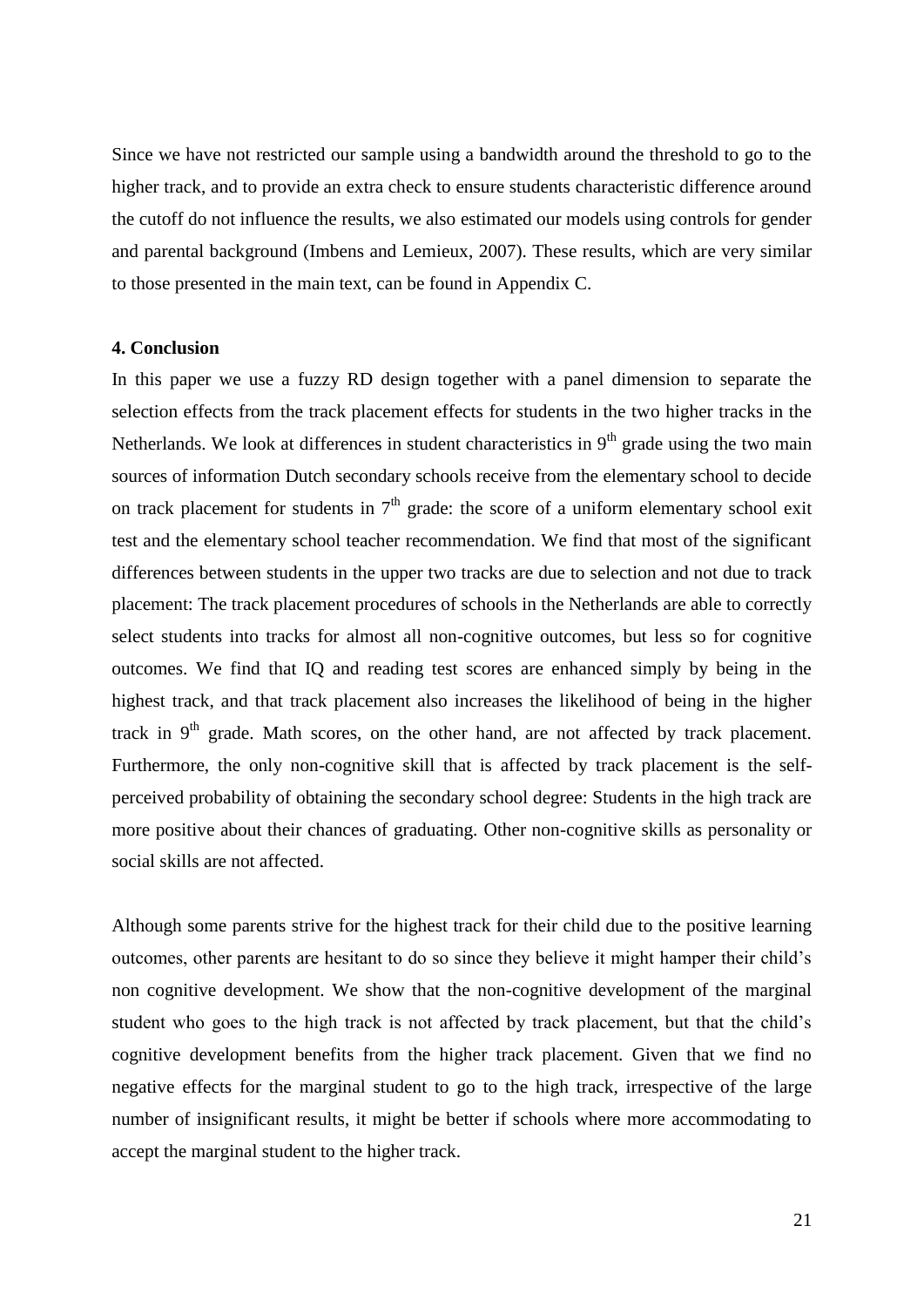The results presented in this paper do not imply that all students are better off in the high track. For the students who are not on the margin it might be beneficial for both cognitive and non-cognitive outcomes to remain in the low or middle track. Unfortunately, our set up does not allow us to investigate this.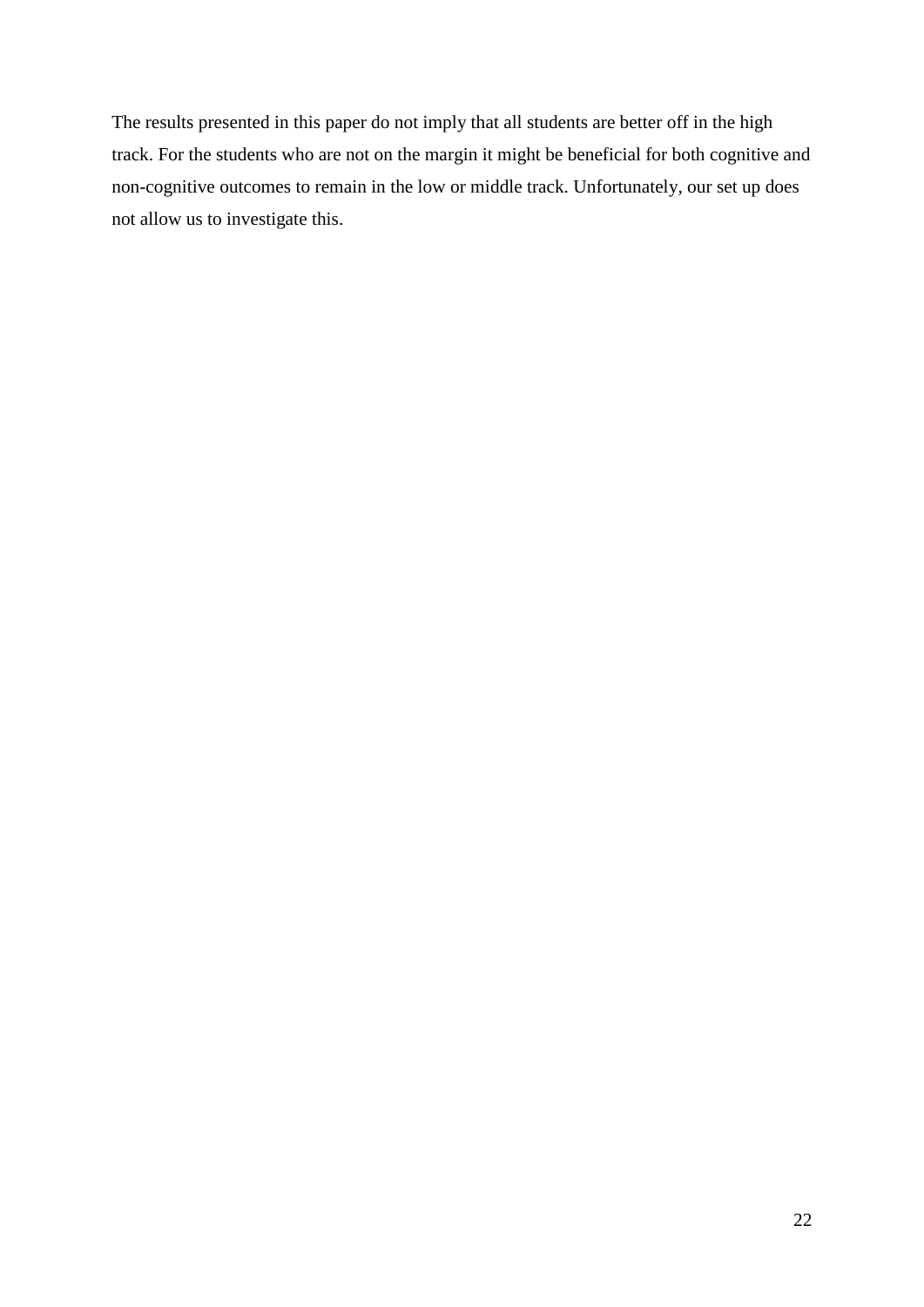#### **References**

- Ariga, K., and Brunello, G (2007) Does Secondary School Tracking Affect Performance? Evidence from IALS. *IZA Discussion Paper* 2643.
- Betts, J. and J. Shkolnik (2000) The effects of ability grouping on student achievement and resource allocation in secondary schools. *Economics of Education Review, 19*, pp. 1- 15

Borghans, L., R. Diris, W. Smit and J. De Vries (2011) *The labor market effects of tracking: a regression discontinuity approach.* Thesis University Maastricht Ron Diris.

- CBS (2012) Jaarboek onderwijs in cijfers 2012. Centraal Bureau voor de Statistiek: Den Haag/Heerlen.
- CITO (2014) *Cito dossier Eindtoets 2014.* Arnhem: CITO.
- CITO Score (2014) Schooladvies. http://www.Cito-score.nl/schooladvies.html. Last accessed 24-02-2014.
- Clark, D. (2010) Selective Schools and Academic Achievement. The B.E. Journal of Economic Analysis & Policy Advances, 10(1), article 9.
- Duflo, E. P. Dupas and M. Kremer (2011) Peer effects, Teacher Incentives, and the Impact of Tracking: Evidence from a Randomized Evaluation in Kenya. *American Economic Review*, 101, pp. 1739-1774.
- Dustmann, C., P. Puhani and U. Schönberg (2014) The Long-Term Effects of Early Track Choice. *IZA Discussion Paper Series.* Working Paper 7897.
- Figlio, D. and M. Page (2002) School Choice and the Distributional Effects of Ability Tracking: Does Separation Increase Inequality? *Journal of Urban Economics*, 51, pp. 497-514.
- Guyon, N., E. Maurin, S. McNally (2012) The effect of tracking students by ability into different schools. *Journal of Human Resources*, 47(3), pp. 684-721.
- Hanushek, E. and L. Woessmann (2006) Does Educational Tracking Affect Performance and Inequality? Difference-in-Difference Evidence Across Countries. *Economic Journal, 116*, pp. C63-C76
- Hall, C. (2012) The effects of reducing tracking in upper secondary school. *Journal of Human Resources*, 47(1), pp. 238-269.
- Hoekstra, M. (2009) The Effect of Attending the Flagship State University on Earnings: A Discontinuity-Based Approach. *The Review of Economics and Statistics,* 91(4), pp. 717–724.
- Heckman, J.J., R. Pinto, and P.A. Savelyev (2012). Understanding the mechanisms through which an influential early childhood program boosted adult outcomes. NBER working paper no. 18581, Cambridge: NBER.
- Heckman, J.J. and Y. Rubinstein (2001). "The Importance of Noncognitive Skills: Lessons from the GED Testing Program." American Economic Review 91(2), pp. 145-149.
- Heller, S., H. Pollack, R. Ander, and J. Ludwig (2013) Preventing Youth Violence and Dropout: A Randomized Field Experiment. *NBER working paper,* no. 19014, Cambridge: NBER.
- Imbens, G. and T. Lemieux (2007) Regression Discontinuity Designs: A Guide to Practice. *Journal of Econometrics*, 142(2), pp. 615-635.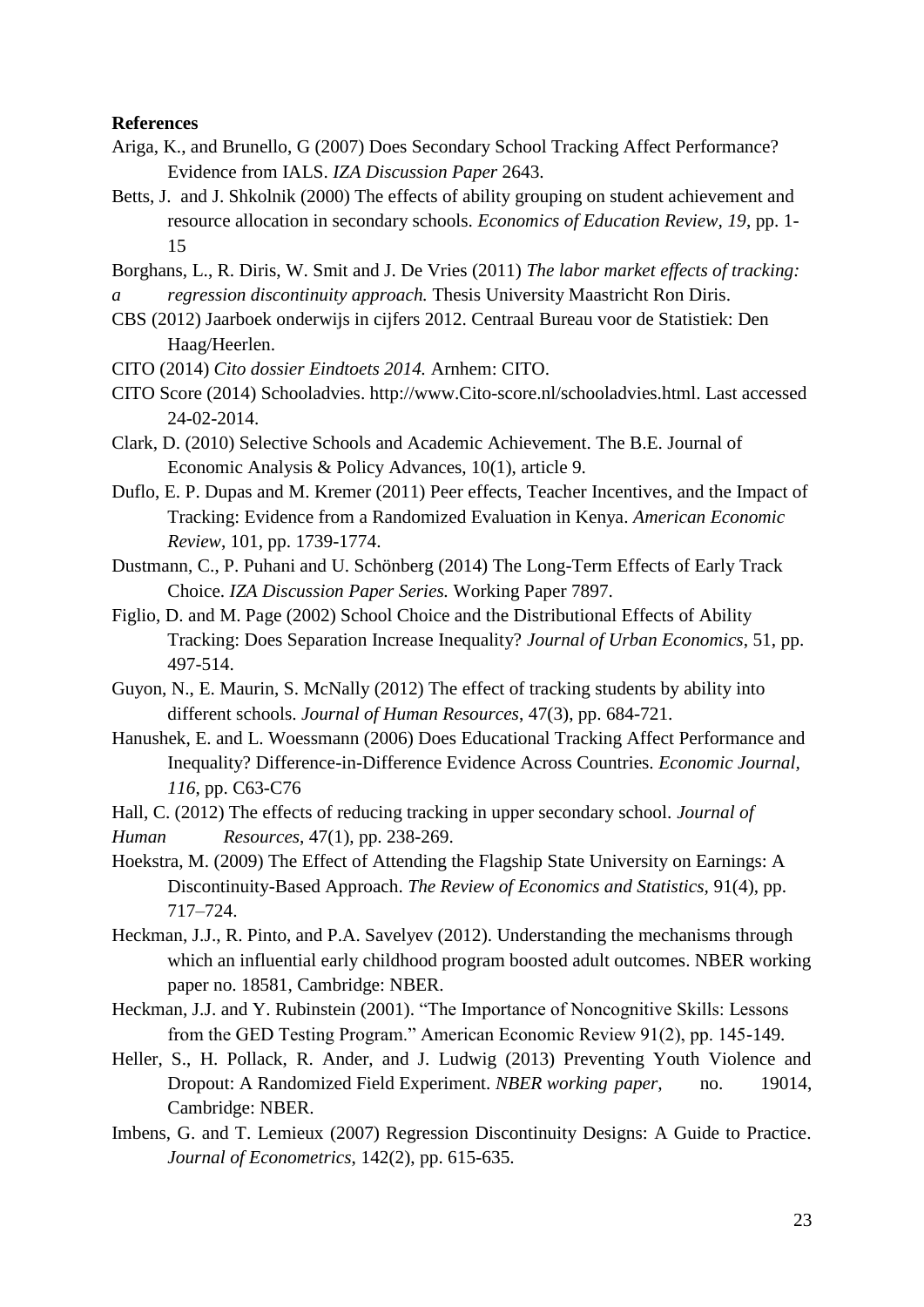- Jackson, K. (2010) Do better students benefit from attending better schools? Evidence from rule-based student assignments in Trinidad and Tobago. *The Economic Journal*, 120(December), pp. 1399–1429.
- Kingdom of the Netherlands (1981) *Wet op het primair onderwijs.* Hoofdstuk I. Basisonderwijs. Artikel 42. Onderwijskundig rapport. Law book. The Netherlands.
- Lee, D. and T. Lemieux (2010) Regression Discontinuity Designs in Economics, *Journal of Economic Literature*, 48(June), pp. 281-355.
- Pekkarinen, T. (2008) Gender Differences in Educational Attainment: Evidence on the Role of Tracking from a Finnish Quasi-experiment. *Scandinavian Journal of Economics* 110(4), 807-825.
- Pekkarinen, T., Uusitalo, R.,& Kerr, S. (2009) School Tracking and Development of Cognitive Skills. *IZA Discussion Paper* 4058.
- Pop-Eleches, C. and M. Urquiola (2011) Going to a better school: Effects and behavioural responses. *NBER working paper series*, Working Paper 16886.
- Roberts, B., K. Walton, and W. Viechtbauer (2006) Patterns of Mean-Level Change in Personality Traits Across the Life Course: A Meta-Analysis of Longitudinal Studies. *Psychological Bulletin*, 132(1), pp. 1–25.
- Saavedra, J. (2009) The Learning and early labor market effects of college quality: A Regression Discontinuity Analysis. *Mimeo.*
- Staiger, D. and J. Stock (1997) Instrumental Variables Regression with Weak Instruments. *Econometrica*, 65(3), pp. 557-586.
- Stock, J. and M. Yogo (2005) Testing for Weak Instruments in Linear IV Regression. In: D. Andrews, J. Stock, T. Rothenberg (eds) Identification and inference for econometric models: Essays in honor of Thomas Rothenberg, pp. 80-108. New York: Cambridge University Press.
- Van Elk, R., van der Steeg, M., & Webbink, D. (2011) Does the Timing of Tracking Affect Higher Education Completion? *Economics of Education Review* 30(5),1009-1021.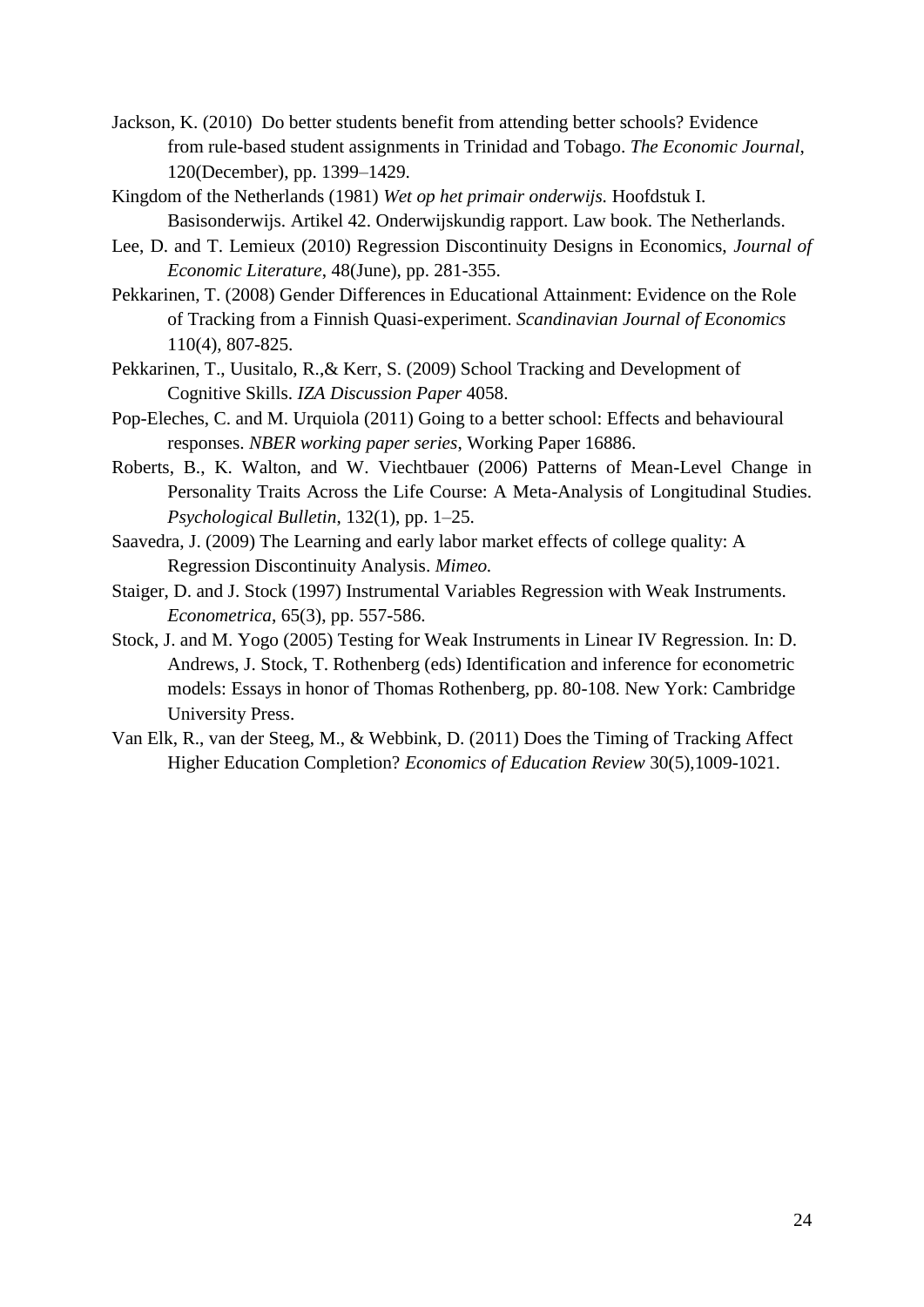## **Appendix A- Outcome variables**

| Grade 7 and 9      |                                                                            |
|--------------------|----------------------------------------------------------------------------|
| IQ <sub>1</sub>    |                                                                            |
|                    | Number of IQ questions correct as percentage of total number of questions. |
| IQ $2$             |                                                                            |
|                    | Number of IQ questions correct as percentage of total questions completed. |
| <b>Openness</b>    |                                                                            |
|                    | I use difficult words                                                      |
|                    | I have lots of ideas                                                       |
|                    | I learn things quickly                                                     |
|                    | I have little imagination                                                  |
| Competitive spirit |                                                                            |
|                    | I would like to get high marks                                             |
|                    | Later I want to be good at my job                                          |
| Conscientiousness  |                                                                            |
|                    | I do my chores immediately                                                 |
|                    | I often leave my stuff hanging around                                      |
|                    | I always stick to my appointments                                          |
|                    | I sometimes forget I have to do something                                  |
|                    | I am very precise in what I do                                             |
| Extraversion       |                                                                            |
|                    | I talk a lot (negatively formulated in grade 7)                            |
|                    | I am quite among strangers                                                 |
|                    | I am the pacesetter at parties                                             |
| Agreeableness      | I like to be around lots of people                                         |
|                    | I try to help people                                                       |
|                    | I am interested in others (negatively formulated in grade 7)               |
|                    | I empathize with others                                                    |
|                    | I am a friendly person                                                     |
| Neurotism          |                                                                            |
|                    | I easy get upset                                                           |
|                    | I am often stressed                                                        |
|                    | My temper shifts often                                                     |
|                    | I regularly have a gloomy mood                                             |
| Perseverance       |                                                                            |
|                    | I continue until it is done                                                |
|                    | I stop easily if it gets too difficult                                     |
|                    | If I start something, I finish it                                          |
|                    | If something is harder than expected, I soon loose heart                   |
| Social skills      |                                                                            |
| skills<br>Social   |                                                                            |
| (action)           | Own appreciation for: drawing, painting or making music                    |
|                    | Own appreciation for: looking for something on the computer                |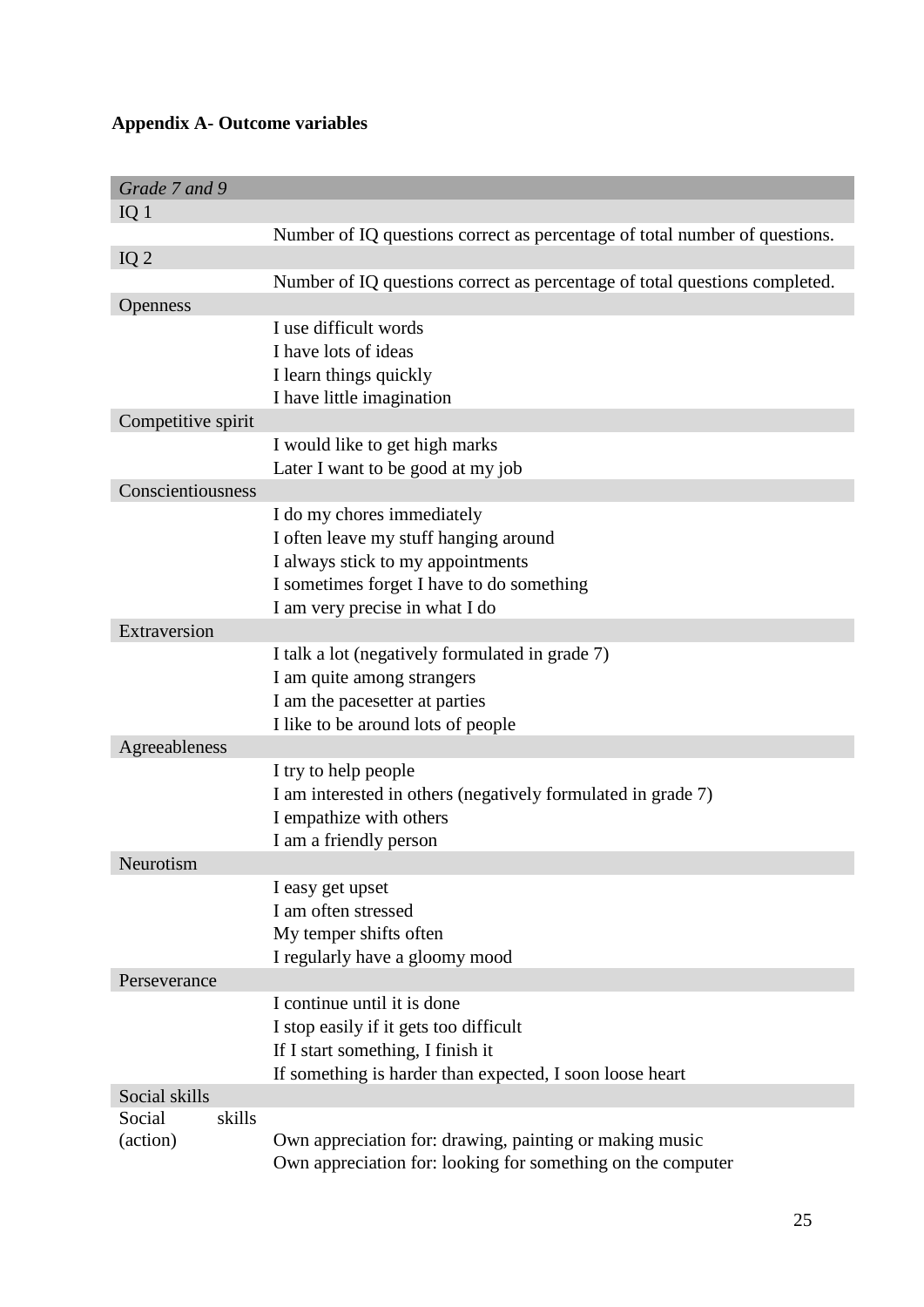|                              | Own appreciation for: writing without mistakes<br>Own appreciation for: mental arithmetic<br>Own appreciation for: own ability to concentrate<br>Own appreciation for: to choose nice clothes and look good<br>Own appreciation for: own ability to discuss |  |  |  |  |  |  |  |  |  |
|------------------------------|-------------------------------------------------------------------------------------------------------------------------------------------------------------------------------------------------------------------------------------------------------------|--|--|--|--|--|--|--|--|--|
| skills<br>Social<br>(social) | Own appreciation for: own ability to comfort someone<br>Own appreciation for: own ability to give your opinion                                                                                                                                              |  |  |  |  |  |  |  |  |  |
|                              | Own appreciation for: own ability to win an argument<br>Own appreciation for: own ability to get my way<br>Own appreciation for: own ability to interact with other students                                                                                |  |  |  |  |  |  |  |  |  |
| School wellbeing             |                                                                                                                                                                                                                                                             |  |  |  |  |  |  |  |  |  |
| School wellbeing             |                                                                                                                                                                                                                                                             |  |  |  |  |  |  |  |  |  |
| student                      | I like going to this school                                                                                                                                                                                                                                 |  |  |  |  |  |  |  |  |  |
|                              | I hate this school                                                                                                                                                                                                                                          |  |  |  |  |  |  |  |  |  |
|                              | I like it at this school                                                                                                                                                                                                                                    |  |  |  |  |  |  |  |  |  |
|                              | I am bored at this school                                                                                                                                                                                                                                   |  |  |  |  |  |  |  |  |  |
| School wellbeing             |                                                                                                                                                                                                                                                             |  |  |  |  |  |  |  |  |  |
| teachers                     | The teachers like me                                                                                                                                                                                                                                        |  |  |  |  |  |  |  |  |  |
|                              | If I want the help of a teacher, I also receive it                                                                                                                                                                                                          |  |  |  |  |  |  |  |  |  |
|                              | The teacher think I am smart                                                                                                                                                                                                                                |  |  |  |  |  |  |  |  |  |
|                              | The teacher do their very best for me                                                                                                                                                                                                                       |  |  |  |  |  |  |  |  |  |
| School wellbeing             |                                                                                                                                                                                                                                                             |  |  |  |  |  |  |  |  |  |
| classmates                   | I have here many friends                                                                                                                                                                                                                                    |  |  |  |  |  |  |  |  |  |
|                              | Some students bully me                                                                                                                                                                                                                                      |  |  |  |  |  |  |  |  |  |
|                              | The students here like me                                                                                                                                                                                                                                   |  |  |  |  |  |  |  |  |  |
|                              | Estimated probability of completing secondary school                                                                                                                                                                                                        |  |  |  |  |  |  |  |  |  |
|                              | What is your estimation that you will finished your current degree?/Do you                                                                                                                                                                                  |  |  |  |  |  |  |  |  |  |
|                              | think you will manage in your next school?                                                                                                                                                                                                                  |  |  |  |  |  |  |  |  |  |
| Only in grade 9              |                                                                                                                                                                                                                                                             |  |  |  |  |  |  |  |  |  |
|                              | Estimated probability of obtaining a job 1                                                                                                                                                                                                                  |  |  |  |  |  |  |  |  |  |
|                              | How large do you think the probability is that you can find a job easily if                                                                                                                                                                                 |  |  |  |  |  |  |  |  |  |
|                              | you finish your current degree?                                                                                                                                                                                                                             |  |  |  |  |  |  |  |  |  |
|                              | Estimated probability of obtaining a job 2                                                                                                                                                                                                                  |  |  |  |  |  |  |  |  |  |
|                              | How large do you think the probability is that you can find a job easily if<br>you finish your next degree?                                                                                                                                                 |  |  |  |  |  |  |  |  |  |
|                              | Civic engagement: Democratic behavior                                                                                                                                                                                                                       |  |  |  |  |  |  |  |  |  |
|                              | Test score                                                                                                                                                                                                                                                  |  |  |  |  |  |  |  |  |  |
|                              | Civic engagement: International mind set                                                                                                                                                                                                                    |  |  |  |  |  |  |  |  |  |
|                              | Test score                                                                                                                                                                                                                                                  |  |  |  |  |  |  |  |  |  |
| School motivation            |                                                                                                                                                                                                                                                             |  |  |  |  |  |  |  |  |  |
|                              | I will drop out without finishing school                                                                                                                                                                                                                    |  |  |  |  |  |  |  |  |  |
|                              | As soon as possible, I'll stop learning                                                                                                                                                                                                                     |  |  |  |  |  |  |  |  |  |
|                              | I will learn a profession, but outside school                                                                                                                                                                                                               |  |  |  |  |  |  |  |  |  |
|                              | I am very motivated to continue learning                                                                                                                                                                                                                    |  |  |  |  |  |  |  |  |  |
|                              | I am going to learn interesting things                                                                                                                                                                                                                      |  |  |  |  |  |  |  |  |  |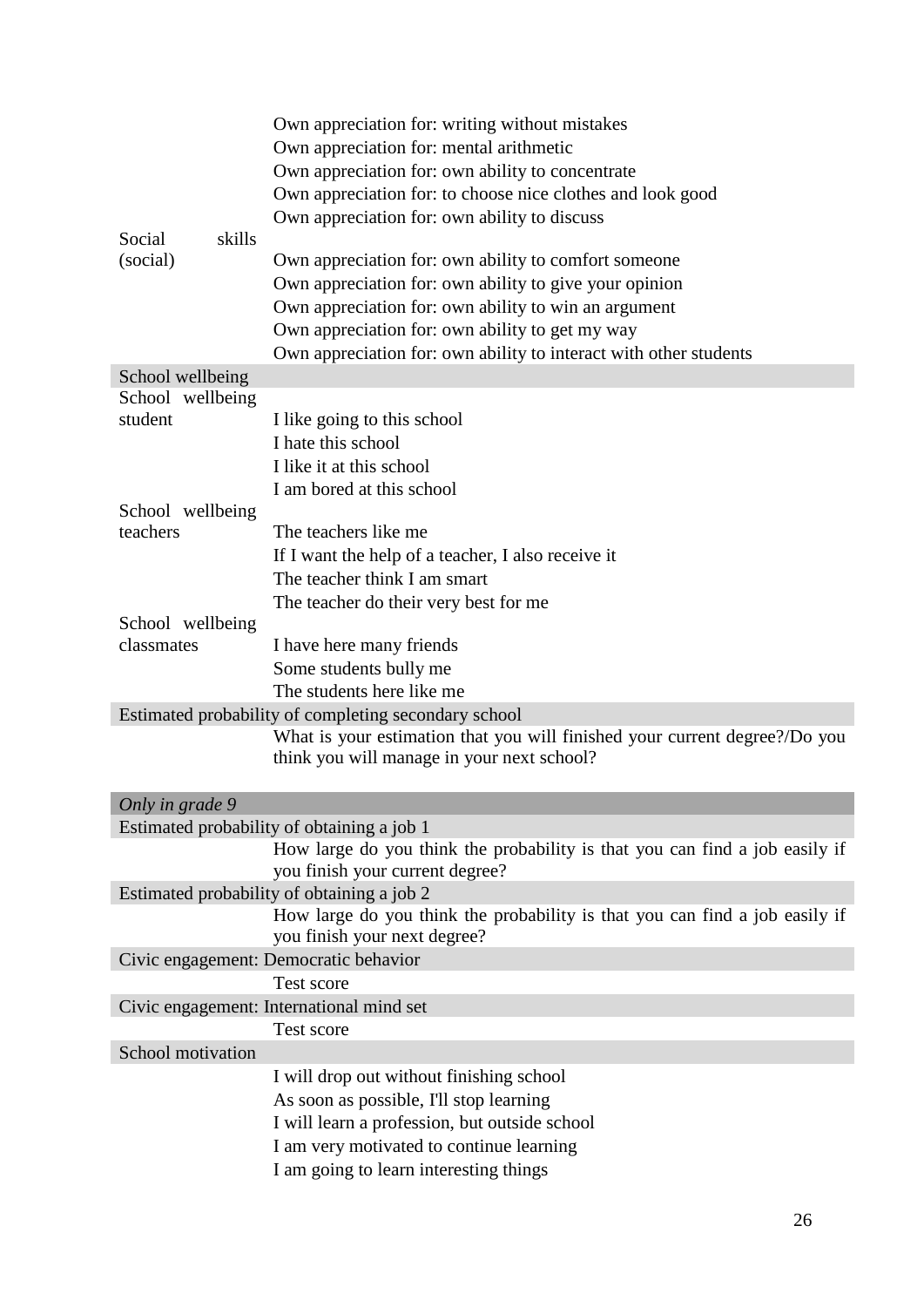|                      | I am going to continue learning because I like it              |
|----------------------|----------------------------------------------------------------|
|                      | I am going to continue learning for a very long time           |
|                      | As soon as I can get a job, I will drop out of school          |
| School satisfaction  |                                                                |
|                      | I feel secure at school                                        |
|                      | The atmosphere at school is nice                               |
|                      | The teacher treat me with respect                              |
|                      | There are clear rules at school                                |
|                      | The variation is the teaching styles is large                  |
|                      | The teacher explain things well                                |
|                      | I learn a lot from the teachers                                |
|                      | The teachers take into account what I can and cannot do        |
|                      | I am sufficiently challenged to do my best in school           |
|                      | I am satisfied about my mentor                                 |
|                      | I know who to turn to at school in case of problems            |
|                      | If needed, I receive extra tutoring                            |
|                      | I am assisted in making important choices regarding my studies |
|                      | Teachers clearly tell me how my results are                    |
|                      | I am informed about things relevant for students               |
|                      | The opinion of students counts at this school                  |
| Math test score 1    |                                                                |
|                      | Test score                                                     |
| Math test score 2    |                                                                |
|                      | Test score                                                     |
| Reading test score 1 |                                                                |
|                      | Test score                                                     |
| Reading test score 2 |                                                                |
|                      | Test score                                                     |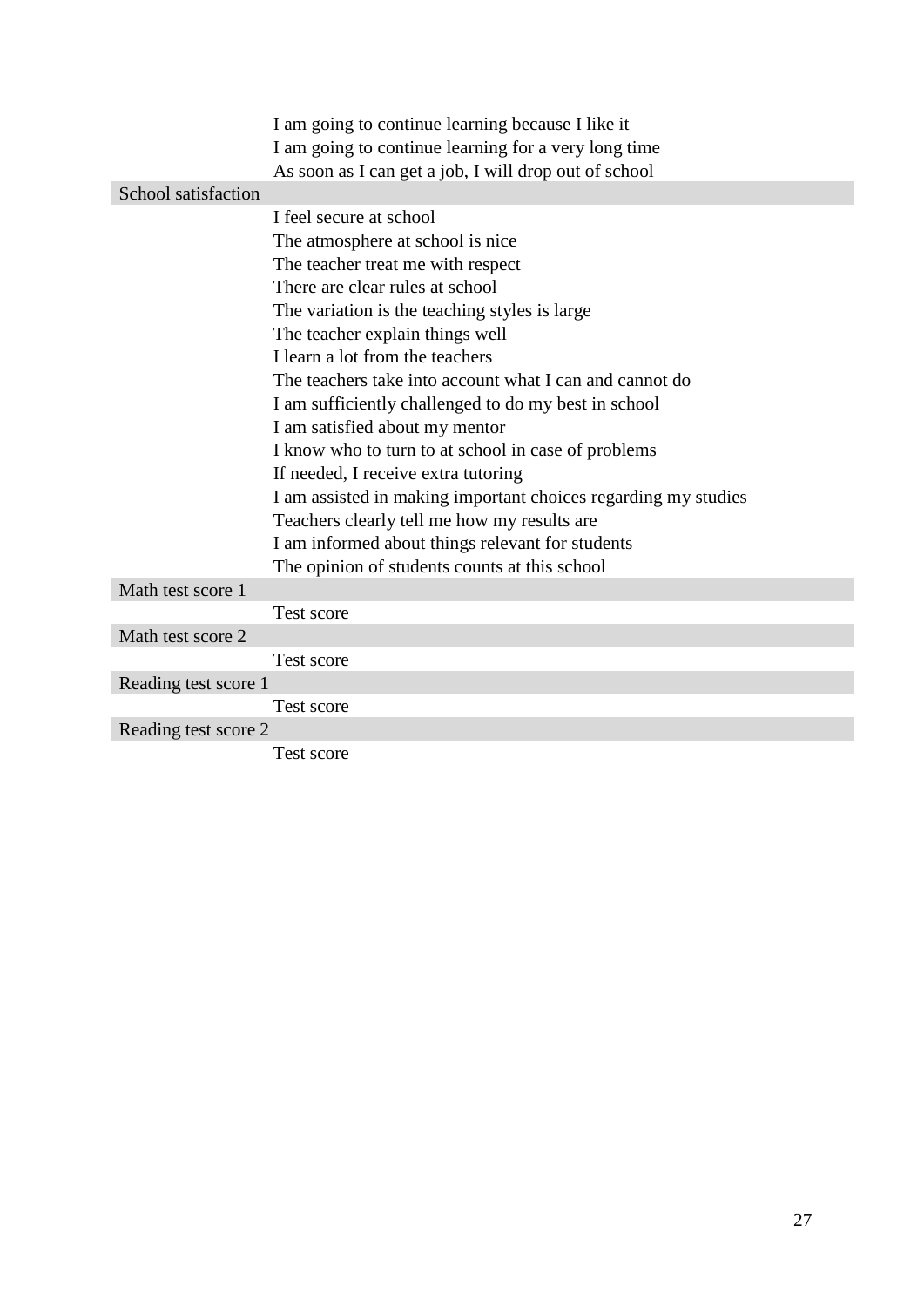#### **Appendix B- Other model specifications**

Supplementing the analyses done, in this Appendix we use different model specifications, where we not use not both the elementary school exit test score and the elementary school teacher recommendation but either one (model IV-1 and IV-2 in the tables below), or we add an interaction between the two in the second stage (model IV-5) and an interaction between the two indicator functions in the first stage (model IV-4). The results are very robust to model specification, although the F statistics varies over the models.

| Model:                                                                                            | <b>OLS</b>          | $IV-1$    | $IV-2$      | <b>MAIN IV</b> | $IV-4$       | IV-5     |
|---------------------------------------------------------------------------------------------------|---------------------|-----------|-------------|----------------|--------------|----------|
| <b>High Track</b>                                                                                 | $0.195*$            | 0.794     | $0.638***$  | $0.444*$       | $0.445*$     | 0.192    |
|                                                                                                   | (0.101)             | (0.485)   | (0.205)     | (0.229)        | (0.229)      | (0.388)  |
| Test score                                                                                        | $0.039***$          | 0.020     |             | $0.032***$     | $0.032***$   | $-0.041$ |
|                                                                                                   | (0.010)             | (0.022)   |             | (0.010)        | (0.010)      | (0.081)  |
| Recommendation                                                                                    | $0.045*$            |           | $0.063*$    | 0.023          | 0.023        | $-2.463$ |
|                                                                                                   | (0.023)             |           | (0.033)     | (0.025)        | (0.025)      | (2.790)  |
| Test score* Rec.                                                                                  |                     |           |             |                |              | 0.005    |
|                                                                                                   |                     |           |             |                |              | (0.005)  |
| Constant                                                                                          | $-21.920***$        | $-11.020$ | $-1.312***$ | $-17.790***$   | $-17.770***$ | 20.790   |
|                                                                                                   | (11.720)<br>(5.038) |           | (0.481)     | (5.476)        | (5.456)      | (42.900) |
|                                                                                                   |                     |           |             |                |              |          |
| # of students                                                                                     | 1,175               | 1,175     | 1,175       | 1,175          | 1,175        | 1,175    |
| # of schools                                                                                      | 17                  | 17        | 17          | 17             | 17           | 17       |
| $R^2$                                                                                             | 0.13                | 0.07      | 0.09        | 0.11           | 0.12         | 0.13     |
| F excl. instr.                                                                                    |                     | 18.57     | 9.421       | 15.25          | 10.44        | 3.258    |
| Notes: The table presents coefficients (robust standard errors in parentheses) from OLS and IV    |                     |           |             |                |              |          |
| models using different specification depicting the effect of being in the higher track on IQ. The |                     |           |             |                |              |          |
| superscripts *, **, and *** indicate significance at the 10%, 5%, and 1% levels, respectively.    |                     |           |             |                |              |          |

**Table B1:** The effect of being in the high track on IQ in grade 9

**Table B2:** The effect of being in the high track on reading in grade 9

| Model:            | <b>OLS</b> | $IV-1$     | $IV-2$     | <b>MAIN IV</b> | $IV-4$    | IV-5      |
|-------------------|------------|------------|------------|----------------|-----------|-----------|
| <b>High Track</b> | 0.098      | $0.950***$ | $1.022***$ | $0.859**$      | $0.867**$ | 0.314     |
|                   | (0.085)    | (0.266)    | (0.357)    | (0.353)        | (0.355)   | (0.519)   |
| Test score        | $0.044***$ | 0.014      |            | $0.023**$      | $0.022**$ | $-0.146$  |
|                   | (0.005)    | (0.011)    |            | (0.009)        | (0.009)   | (0.093)   |
| Recommendation    | $0.041**$  |            | 0.010      | $-0.016$       | $-0.016$  | $-5.787*$ |
|                   | (0.018)    |            | (0.042)    | (0.027)        | (0.027)   | (3.313)   |
| Test score* Rec.  |            |            |            |                |           | $0.011*$  |
|                   |            |            |            |                |           | (0.006)   |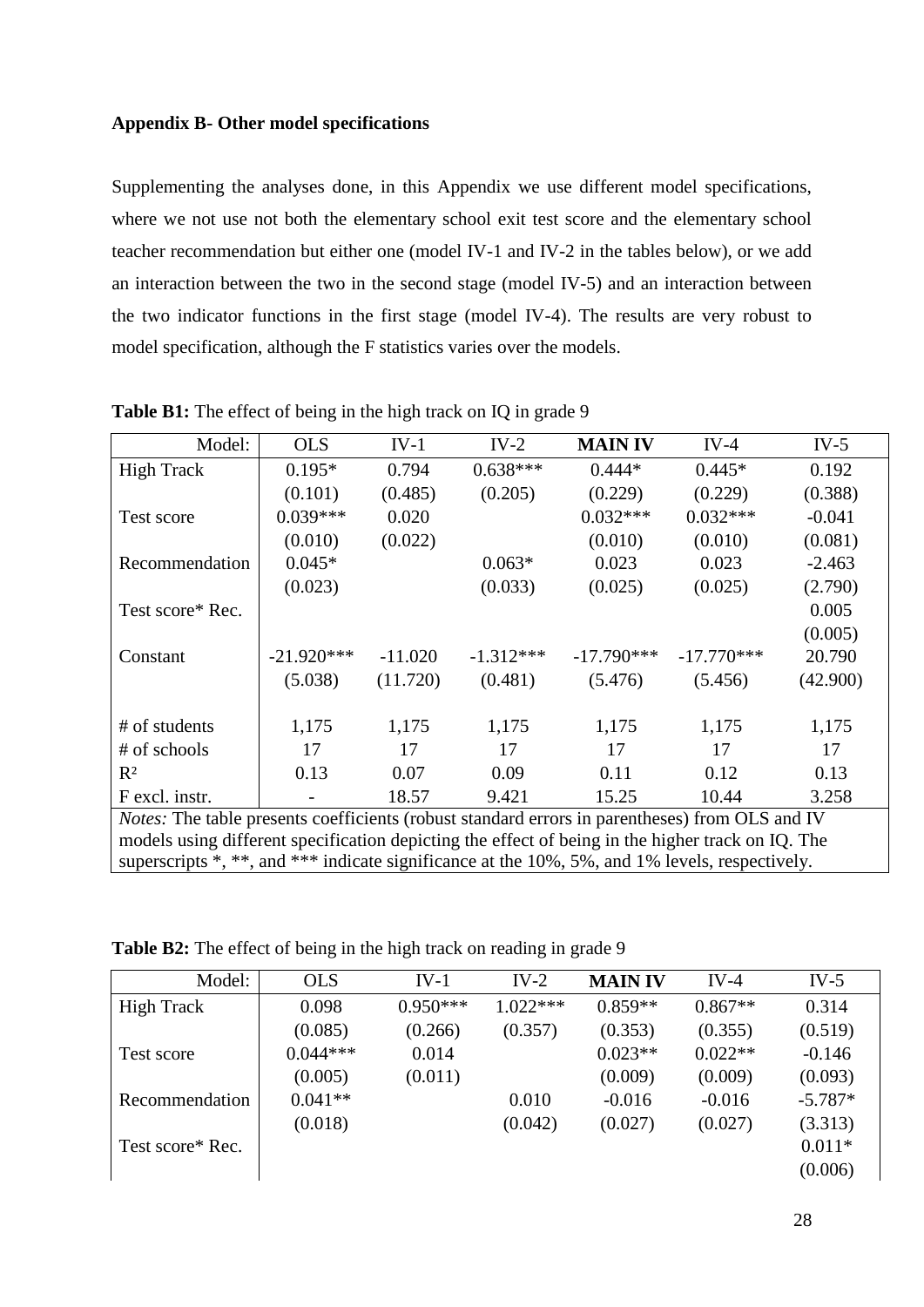| Constant                                                                                              | $-24.230***$<br>(2.940) | $-7.790$<br>(6.073) | $-0.274$<br>(0.549) | $-12.050**$<br>(5.181) | $-11.920**$<br>(5.252) | 77.920<br>(49.930) |  |  |  |  |
|-------------------------------------------------------------------------------------------------------|-------------------------|---------------------|---------------------|------------------------|------------------------|--------------------|--|--|--|--|
| # of students                                                                                         | 1,927                   | 1,927               | 1,927               | 1,927                  | 1,927                  | 1,927              |  |  |  |  |
| $#$ of schools                                                                                        | 22                      | 22                  | 22                  | 22                     | 22                     | 22                 |  |  |  |  |
| $R^2$                                                                                                 | 0.13                    |                     |                     | 0.01                   | 0.01                   | 0.13               |  |  |  |  |
| F excl. instr.                                                                                        |                         | 17.26               | 20.64               | 17.11                  | 13.25                  | 2.126              |  |  |  |  |
| <i>Notes:</i> The table presents coefficients (robust standard errors in parentheses) from OLS and IV |                         |                     |                     |                        |                        |                    |  |  |  |  |
| models using different specification depicting the effect of being in the higher track on reading     |                         |                     |                     |                        |                        |                    |  |  |  |  |
| scores. The superscripts *, **, and *** indicate significance at the 10%, 5%, and 1% levels,          |                         |                     |                     |                        |                        |                    |  |  |  |  |
| respectively.                                                                                         |                         |                     |                     |                        |                        |                    |  |  |  |  |

Table B3: The effect of being in the high track on the track in grade 9

| Model:                                                                                                 | <b>OLS</b>  | $IV-1$      | $IV-2$     | <b>MAIN IV</b> | $IV-4$      | $IV-5$      |
|--------------------------------------------------------------------------------------------------------|-------------|-------------|------------|----------------|-------------|-------------|
| <b>High Track</b>                                                                                      | $0.254**$   | $0.747***$  | $0.683***$ | $0.482***$     | $0.471***$  | $0.505**$   |
|                                                                                                        | (0.0900)    | (0.185)     | (0.179)    | (0.162)        | (0.164)     | (0.243)     |
| Test score                                                                                             | $0.0353***$ | $0.0491***$ |            | $0.0290***$    | $0.0293***$ | 0.0342      |
|                                                                                                        | (0.00641)   | (0.0103)    |            | (0.00606)      | (0.00609)   | (0.0577)    |
| Recommendation                                                                                         | $0.144***$  |             | $0.159***$ | $0.126***$     | $0.127***$  | 0.312       |
|                                                                                                        | (0.0234)    |             | (0.0337)   | (0.0275)       | (0.0276)    | (1.998)     |
| Test score * Rec.                                                                                      |             |             |            |                |             | $-0.000349$ |
|                                                                                                        |             |             |            |                |             | (0.00374)   |
| Constant                                                                                               | $-16.26***$ | $-21.51***$ | 2.498***   | $-12.59***$    | $-12.76***$ | $-15.41$    |
|                                                                                                        | (3.390)     | (5.539)     | (0.488)    | (3.346)        | (3.366)     | (30.83)     |
|                                                                                                        |             |             |            |                |             |             |
| # of students                                                                                          | 2,866       | 2,866       | 2,866      | 2,866          | 2,866       | 2,866       |
| # of schools                                                                                           | 0.432       | 0.333       | 0.368      | 0.417          | 0.418       | 0.414       |
| $R^2$                                                                                                  | 22          | 22          | 22         | 22             | 22          | 22          |
| F excl. instr.                                                                                         |             | 20.43       | 23.34      | 19.64          | 16.30       | 2.054       |
| <i>Notes:</i> The table presents coefficients (robust standard errors in parentheses) from OLS and IV  |             |             |            |                |             |             |
| models using different specification depicting the effect of being in the higher track on the track in |             |             |            |                |             |             |
| grade 9. The superscripts $*$ , $**$ , and $***$ indicate significance at the 10%, 5%, and 1% levels,  |             |             |            |                |             |             |

respectively.

**Table B4:** The effect of being in the high track on the self-perceived probability of obtaining the degree in grade 9

| Model:         | <b>OLS</b> | $IV-1$    | $IV-2$    | <b>MAIN IV</b> | $IV-4$     | IV-5      |
|----------------|------------|-----------|-----------|----------------|------------|-----------|
| High Track     | $-0.0438$  | $0.949**$ | $0.496**$ | $0.601**$      | $0.603**$  | 0.420     |
|                | (0.0744)   | (0.411)   | (0.228)   | (0.248)        | (0.248)    | (0.451)   |
| Test score     | 0.0134     | $-0.0314$ |           | $-0.00558$     | $-0.00564$ | $-0.0586$ |
|                | (0.00862)  | (0.0237)  |           | (0.01000)      | (0.00998)  | (0.111)   |
| Recommendation | 0.0367     |           | $-0.0208$ | $-0.0256$      | $-0.0258$  | $-1.865$  |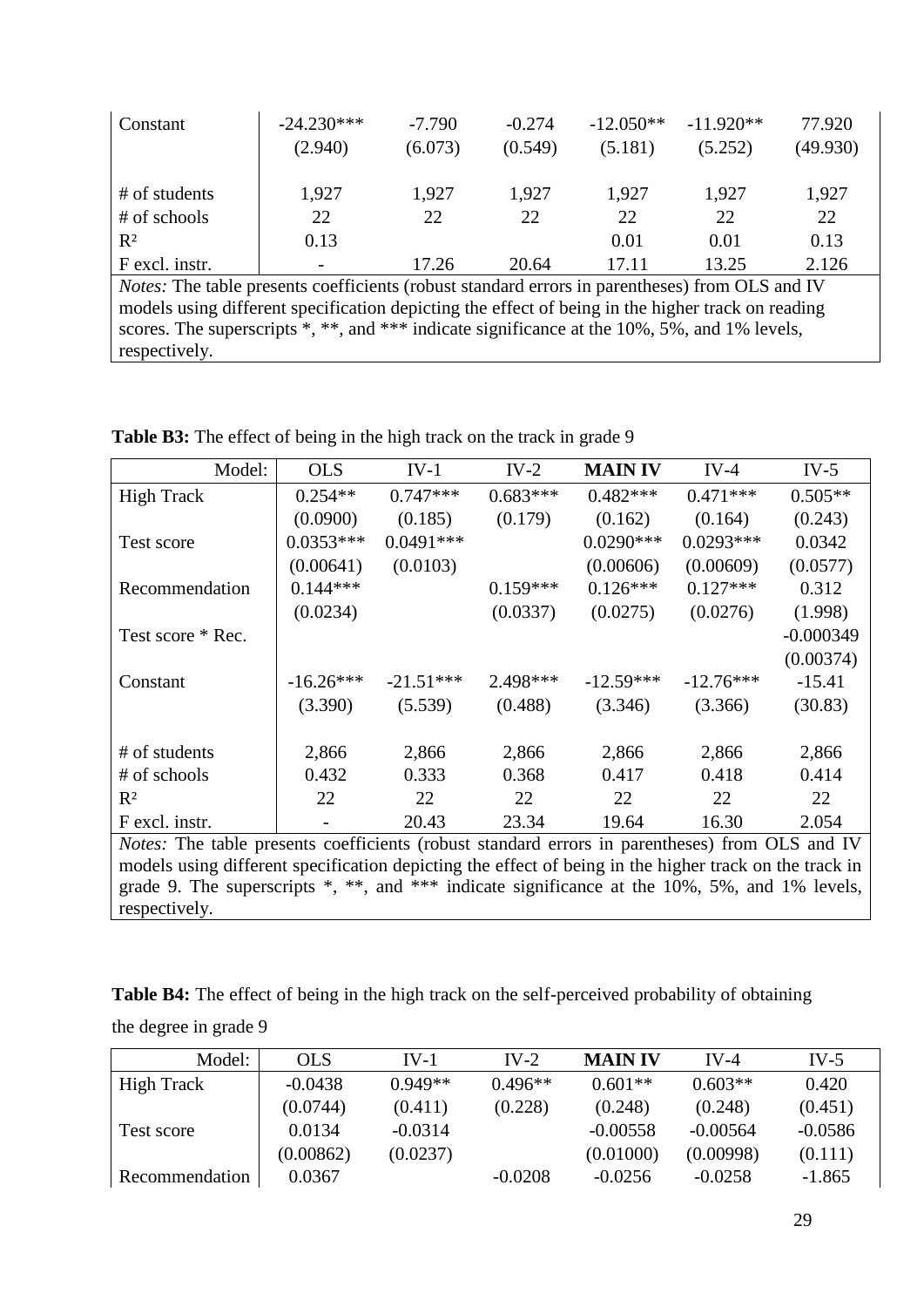| Test score * Rec.                                                                                     | (0.0326) |         | (0.0402)   | (0.0393) | (0.0394) | (3.852)<br>0.00345<br>(0.00722) |  |  |  |  |
|-------------------------------------------------------------------------------------------------------|----------|---------|------------|----------|----------|---------------------------------|--|--|--|--|
| Constant                                                                                              | $-3.567$ | 20.88*  | $4.400***$ | 7.460    | 7.489    | 35.76                           |  |  |  |  |
|                                                                                                       | (4.283)  | (12.63) | (0.555)    | (5.324)  | (5.316)  | (59.16)                         |  |  |  |  |
|                                                                                                       |          |         |            |          |          |                                 |  |  |  |  |
| # of students                                                                                         | 994      | 994     | 994        | 994      | 994      | 994                             |  |  |  |  |
| # of schools                                                                                          | 16       | 16      | 16         | 16       | 16       | 16                              |  |  |  |  |
| $R^2$                                                                                                 | 0.017    |         |            |          |          |                                 |  |  |  |  |
| F excl. instr.                                                                                        |          | 17.35   | 8.203      | 11.42    | 7.769    | 4.071                           |  |  |  |  |
| <i>Notes:</i> The table presents coefficients (robust standard errors in parentheses) from OLS and IV |          |         |            |          |          |                                 |  |  |  |  |
| models using different specification depicting the effect of being in the higher track on the self-   |          |         |            |          |          |                                 |  |  |  |  |
| perceived probability to obtain the degree. The superscripts *, **, and *** indicate significance at  |          |         |            |          |          |                                 |  |  |  |  |
| the $10\%$ , 5%, and 1% levels, respectively.                                                         |          |         |            |          |          |                                 |  |  |  |  |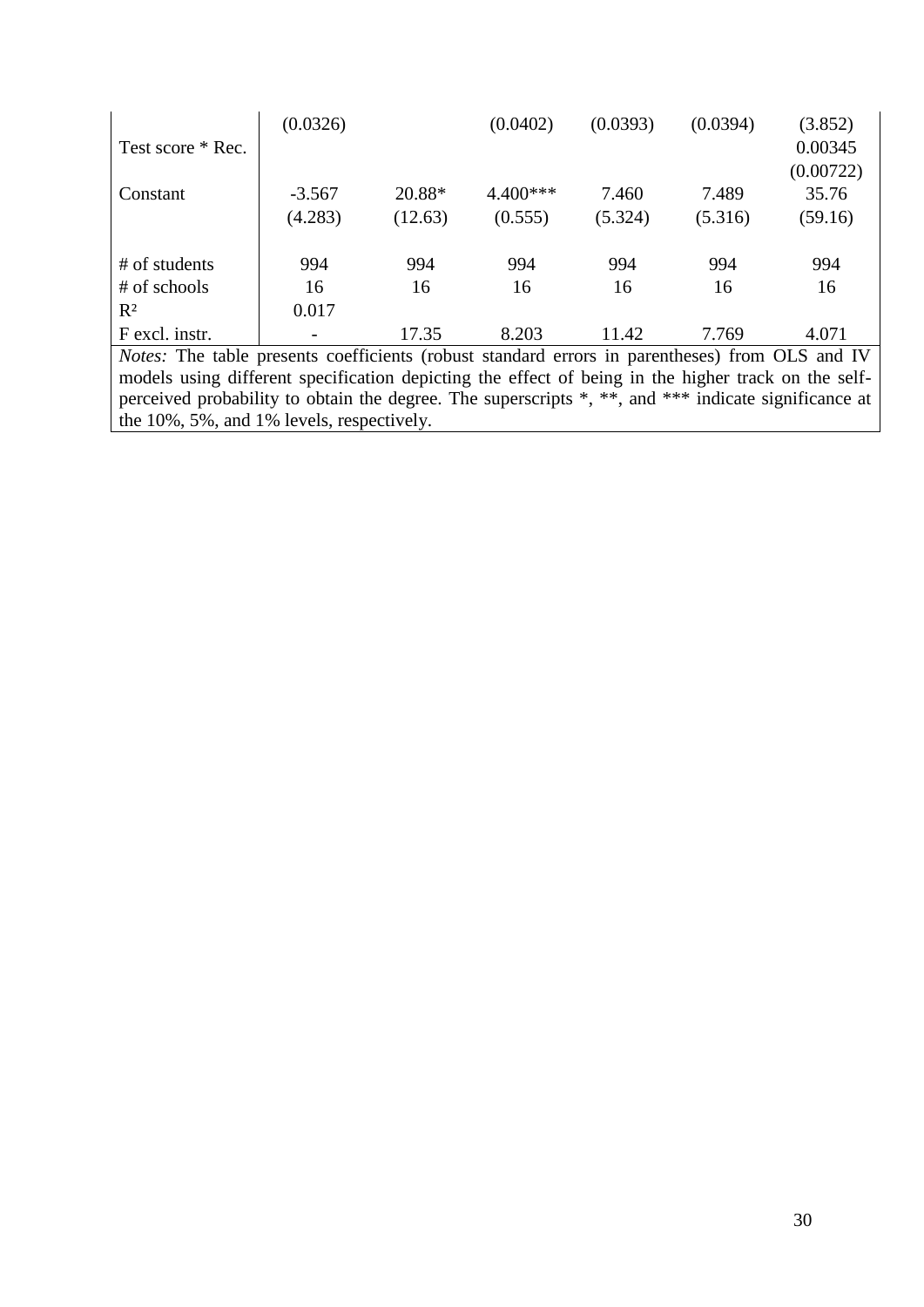#### **Appendix C- Including controls for gender and parental background**

This paper present OLS, RD and RD panel results without any controls (Tables 5 to 9). In this appendix controls are added for parental background and gender. Table C1 shows the first stage using the IQ sample, while Tables C2 and C3 show the second stage for the models looking at IQ, the reading score, the track in grade 9 and the self-perceived probability to obtain the degree, which are the four outcomes for which we find significant effects using IV. The results presented here are very similar to those in Tables 5 to 9 in the main text.

| Controlled for:                                                                 | Gender     |           |                                  | Parental education |
|---------------------------------------------------------------------------------|------------|-----------|----------------------------------|--------------------|
| Dependent variable:                                                             | High track |           | High track High track High track |                    |
|                                                                                 |            |           |                                  |                    |
| I(Test score $\ge$ =544)                                                        | $0.14***$  | $0.14***$ | $0.14**$                         | $0.14**$           |
|                                                                                 | (0.04)     | (0.04)    | (0.05)                           | (0.05)             |
| $I(Recommendation=18)$                                                          | $0.34**$   | $0.33**$  | $0.31*$                          | $0.31*$            |
|                                                                                 | (0.15)     | (0.15)    | (0.15)                           | (0.15)             |
| Test score                                                                      | $0.01*$    | $0.01*$   | $0.01***$                        | $0.01***$          |
|                                                                                 | (0.00)     | (0.00)    | (0.00)                           | (0.00)             |
| Recommendation                                                                  | $0.06**$   | $0.06**$  | $0.05**$                         | $0.05**$           |
|                                                                                 | (0.02)     | (0.02)    | (0.02)                           | (0.02)             |
| Grade 6 IQ                                                                      |            | 0.00      |                                  | 0.00               |
|                                                                                 |            | (0.01)    |                                  | (0.01)             |
| Control                                                                         | $-0.02$    | $-0.02$   | 0.01                             | 0.01               |
|                                                                                 | (0.02)     | (0.02)    | (0.02)                           | (0.02)             |
| Constant                                                                        | $-4.28**$  | $-4.13**$ | $-6.28***$                       | $-6.14***$         |
|                                                                                 | (1.80)     | (1.77)    | (1.59)                           | (1.80)             |
|                                                                                 |            |           |                                  |                    |
| # of students                                                                   | 1,175      | 1,175     | 923                              | 923                |
| # of schools                                                                    | 17         | 17        | 17                               | 17                 |
| $R^2$                                                                           | 0.44       | 0.44      | 0.43                             | 0.43               |
| Notes: The table presents first stage coefficients (robust standard errors in   |            |           |                                  |                    |
| parentheses) from IV models using the IQ sample, controlling for either gender  |            |           |                                  |                    |
| or parental education. The superscripts *, **, and *** indicate significance at |            |           |                                  |                    |

**Table C1:** First stage results controlling for gender and parental education

the 10%, 5%, and 1% levels, respectively.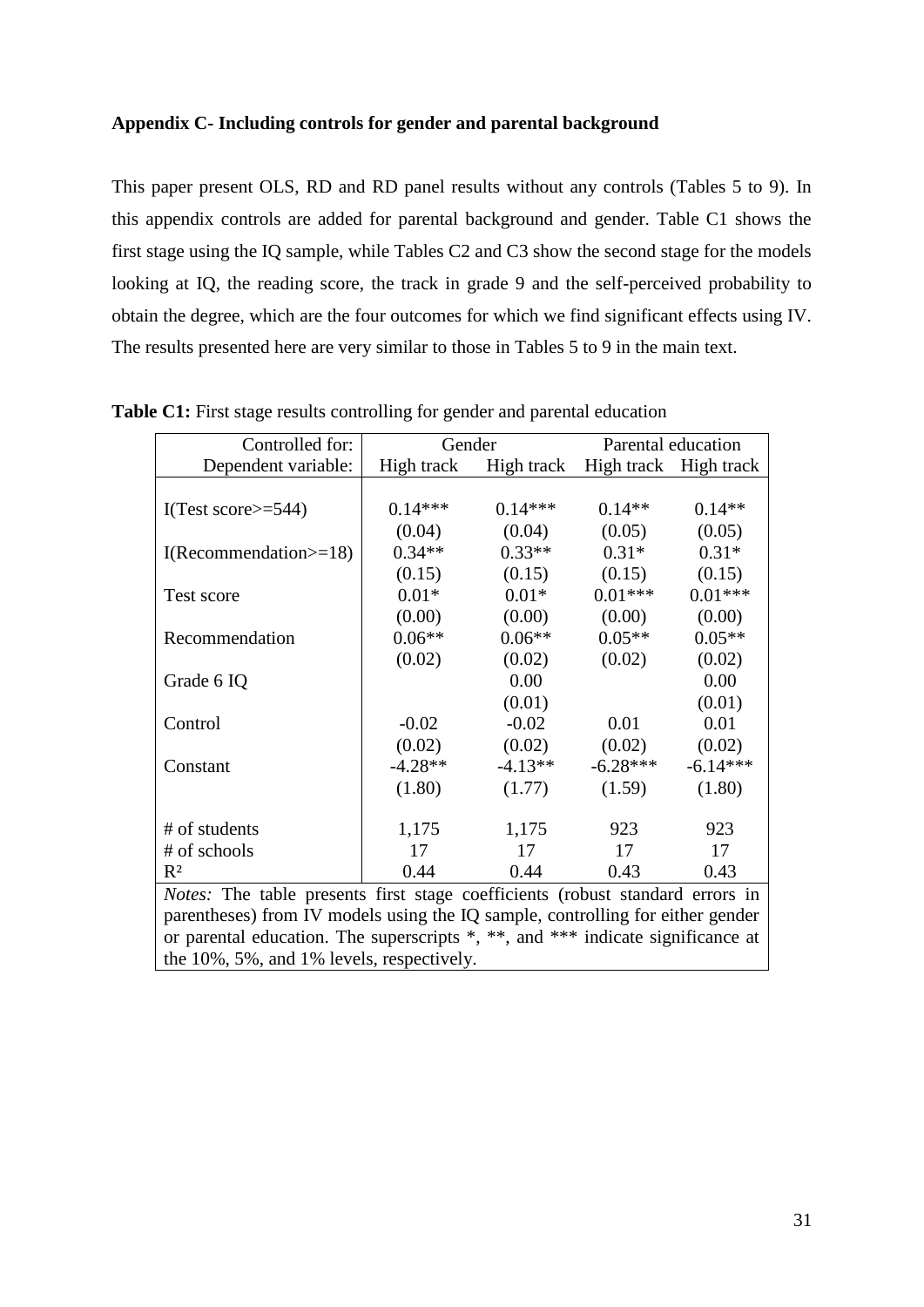|                                                                                                                                                |             |           |           | Self-perceived probability to |                   |           |            |            |            |               |
|------------------------------------------------------------------------------------------------------------------------------------------------|-------------|-----------|-----------|-------------------------------|-------------------|-----------|------------|------------|------------|---------------|
|                                                                                                                                                |             | IQ        |           |                               | obtain the degree |           |            | Reading    |            | Track grade 9 |
|                                                                                                                                                | <b>OLS</b>  | IV        | Panel IV  | <b>OLS</b>                    | IV                | Panel IV  | <b>OLS</b> | IV         | <b>OLS</b> | IV            |
| High track                                                                                                                                     | 0.20        | $0.44*$   | $0.49*$   | $-0.081$                      | $0.48**$          | $0.45**$  | 0.089      | $0.84*$    | $0.24**$   | $0.44**$      |
|                                                                                                                                                | (0.12)      | (0.24)    | (0.26)    | (0.08)                        | (0.23)            | (0.22)    | (0.10)     | (0.44)     | (0.09)     | (0.19)        |
| Test score                                                                                                                                     | $0.04***$   | $0.03***$ | 0.01      | 0.01                          | $-0.00$           | $-0.00$   | $0.05***$  | $0.03**$   | $0.04***$  | $0.03***$     |
|                                                                                                                                                | (0.01)      | (0.01)    | (0.01)    | (0.01)                        | (0.01)            | (0.01)    | (0.01)     | (0.01)     | (0.01)     | (0.01)        |
| Recommendation                                                                                                                                 | $0.05*$     | 0.03      | 0.02      | 0.03                          | $-0.02$           | $-0.02$   | $0.05*$    | $-0.01$    | $0.12***$  | $0.11***$     |
|                                                                                                                                                | (0.02)      | (0.03)    | (0.03)    | (0.03)                        | (0.03)            | (0.03)    | (0.02)     | (0.04)     | (0.02)     | (0.03)        |
| Grade 6 variable                                                                                                                               |             |           | $0.28***$ |                               |                   | $0.14***$ |            |            |            |               |
|                                                                                                                                                |             |           | (0.04)    |                               |                   | (0.04)    |            |            |            |               |
| Parental                                                                                                                                       |             |           |           |                               |                   |           |            |            |            |               |
| education                                                                                                                                      | 0.04        | 0.03      | 0.03      | $0.08***$                     | $0.07***$         | $0.07***$ | 0.02       | $-0.01$    | $0.07***$  | $0.07***$     |
|                                                                                                                                                | (0.03)      | (0.02)    | (0.02)    | (0.02)                        | (0.03)            | (0.03)    | (0.02)     | (0.03)     | (0.01)     | (0.01)        |
|                                                                                                                                                |             |           |           |                               |                   |           |            |            |            |               |
| Constant                                                                                                                                       | $-20.62***$ | 16.36***  | $-6.17$   | $-3.82$                       | 6.19              | 5.35      | 25.93***   | $-13.88**$ | 16.85***   | $-13.62***$   |
|                                                                                                                                                | (4.99)      | (5.22)    | (5.81)    | (3.91)                        | (5.15)            | (5.08)    | (3.37)     | (6.67)     | (3.81)     | (4.08)        |
|                                                                                                                                                |             |           |           |                               |                   |           |            |            |            |               |
| # of students                                                                                                                                  | 923         | 923       | 923       | 947                           | 947               | 947       | 1,580      | 1,580      | 2,186      | 2,186         |
| # of schools                                                                                                                                   | 17          | 17        | 17        | 16                            | 16                | 16        | 22         | 22         | 22         | 22            |
| $R^2$                                                                                                                                          | 0.12        | 0.12      | 0.18      | 0.03                          |                   |           | 0.14       | 0.03       | 0.43       | 0.41          |
| F excl instr.                                                                                                                                  |             | 9.74      | 9.71      |                               | 12.54             | 11.81     |            | 10.34      |            | 12.17         |
| Notes: The table presents coefficients (robust standard errors in parentheses) from OLS, IV and panel IV models depicting the effect of being  |             |           |           |                               |                   |           |            |            |            |               |
| in the higher track on outcomes, controlling for parental education. The superscripts *, **, and *** indicate significance at the 10%, 5%, and |             |           |           |                               |                   |           |            |            |            |               |
| 1% levels, respectively.                                                                                                                       |             |           |           |                               |                   |           |            |            |            |               |

|  |  |  |  |  |  |  |  |  |  |  | Table C2: The effect of being in the high track on outcomes, controlling for parental education. |  |  |  |  |  |
|--|--|--|--|--|--|--|--|--|--|--|--------------------------------------------------------------------------------------------------|--|--|--|--|--|
|--|--|--|--|--|--|--|--|--|--|--|--------------------------------------------------------------------------------------------------|--|--|--|--|--|

**Table CF3:** The effect of being in the high track on outcomes, controlling for gender.

|  | $\cdot$ .<br>Self-perceived probability to | Keadıng | Track grade 5 |
|--|--------------------------------------------|---------|---------------|
|  |                                            |         |               |